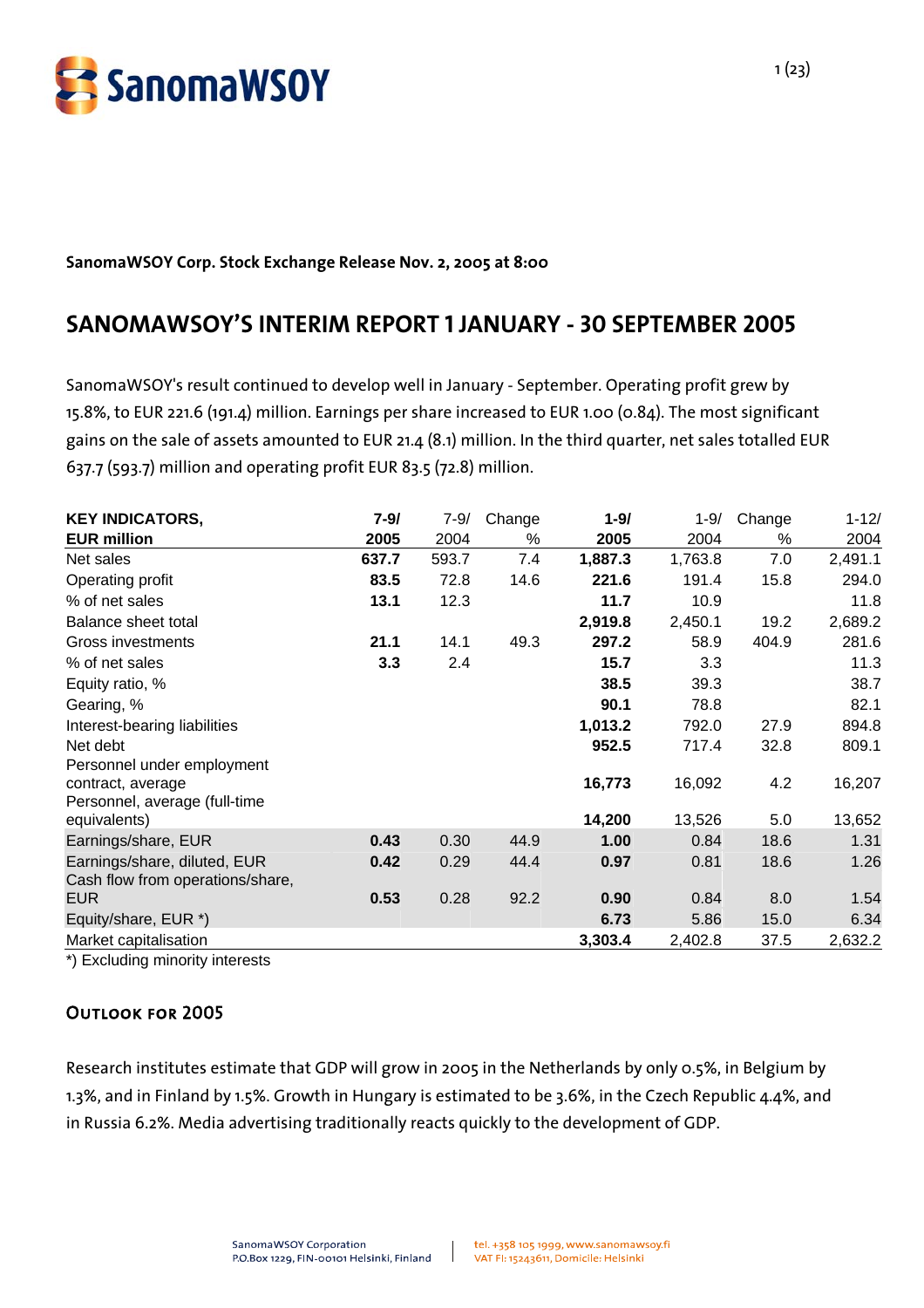

SanomaWSOY's net sales in 2005 are expected to grow by some 5% and adjusted for changes in Group structure by slightly more than 2%. Operating profit excluding non-recurring gains on the sales of assets is expected to be at the previous year's good level. In 2004, operating profit excluding the most substantial non-recurring gains on the sales of assets was to EUR 268.2 million. These estimates take account of the effect of divested operations on net sales and operating profit.

# Targets and Key Events

The SanomaWSOY Group continued its international expansion in January - September. In early March, Independent Media Holding, Russia's leading magazine publisher, was consolidated with Sanoma Magazines International following the necessary approvals for the deal. In August, the Russian competition authorities approved Rautakirja's acquisition of TK Pressexpo, a press distribution company owned by Independent Media. Rautakirja's acquisition in May of Lietuvos Spauda, the market leading kiosk chain in Lithuania, is subject to the approval of Lithuanian competition authorities. The press distribution units in Romania and Lithuania were consolidated with Rautakirja in the first half of the year.

The Group continued to invest in developing business and strengthening market positions. Accordingly, the product and service range saw improvements in terms of newspaper and magazine revamps and launches, among others. WSOY continued to share best practices and make use of synergies in its new educational publishing business, while SWelcom invested in TV channel Nelonen's programmes in particular. The Sanoma Kaupunkilehdet business unit for free sheets expanded further based on acquisitions, new distribution agreements, and launches, among others.

The Group also continued to focus on its core businesses. Accordingly, Rautakirja divested its restaurant operations in January. Sanoma Lehtimedia's divestment of the operations of Etelä-Karjalan Jakelu, a newspaper delivery business, to Finland Post took effect on 1 September 2005. WSOY divested Dark, a digital printer, in August and the Ajasto diary group in September. After the review period, WSOY sold Lönnberg Painot, a printing house specialising in high-quality materials. WSOY will focus on the educational publishing business in Europe and the publishing business in the Nordic countries.

Profitability, internationalisation, growth, and continuous development of businesses are SanomaWSOY's key strategic goals. SanomaWSOY's target is to increase net sales faster than the growth of GDP in the main operating countries. The Group's strategic operating profit target is 12%. The target is based on the assumption that the development of the operational environment remains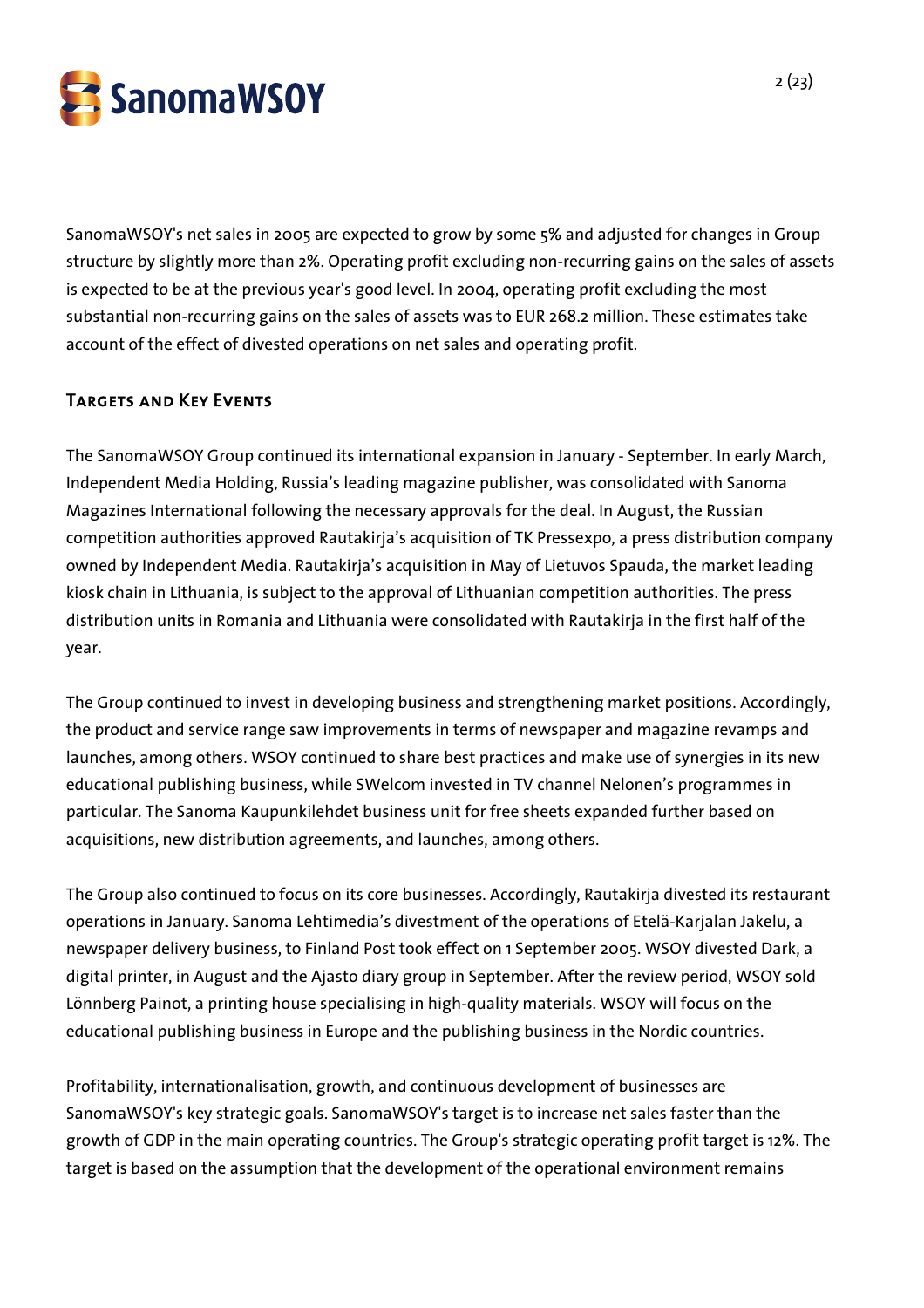

stable. SanomaWSOY began reporting in accordance with international IFRS standards as of 1 January 2005.

# Net Sales

SanomaWSOY's January - September net sales grew by 7.0% amounting to EUR 1,887.3 (1,763.8) million. Net sales adjusted for changes in Group structure improved by 1.0%. Advertising sales accounted for 21% (20%) of Group's total net sales.

## Result

Continuing its good profit performance, SanomaWSOY increased its operating profit by 15.8%, to EUR 221.6 (191.4) million in the review period. Operating profit accounted for 11.7% (10.9%) of net sales. The most substantial non-recurring gains on the sales of assets amounted to EUR 21.4 (8.1) million. Excluding these gains, operating profit grew by 9.2%.

This improved profit was especially due to a good performance shown by the Sanoma Division's Helsingin Sanomat and the new educational publishing operations of the WSOY Division, which generated result in the second and third quarters in particular. In 2004, Malmberg's figures were consolidated with WSOY retrospectively as of 15 July in the fourth quarter once the deal was closed.

The Group's net financial items totalled EUR -19.3 (-13.8) million. Financial income amounted to EUR 6.7 (17.3) million. In 2004, SanomaWSOY divested its share portfolio. There was no corresponding financial income in the review period. Financial expenses amounted to EUR 26.0 (31.1) million, consisting mainly of interest expenses on liabilities of EUR 23.1 (25.0) million.

Result before taxes grew to EUR 211.3 (182.9) million. Earnings per share increased to EUR 1.00 (0.84). Cash flow from operations totalled EUR 138.8 (128.0) million and cash flow from operations per share was EUR 0.90 (0.84).

# BALANCE SHEET AND FINANCIAL POSITION

At the end of September, the consolidated balance sheet totalled EUR 2,919.8 (2,450.1) million. Equity ratio was 38.5% (39.3%) and gearing 90.1% (78.8%). Equity totalled EUR 1,057.7 (910.8) million. Investments made were financed by existing credit facilities. Interest-bearing liabilities grew to EUR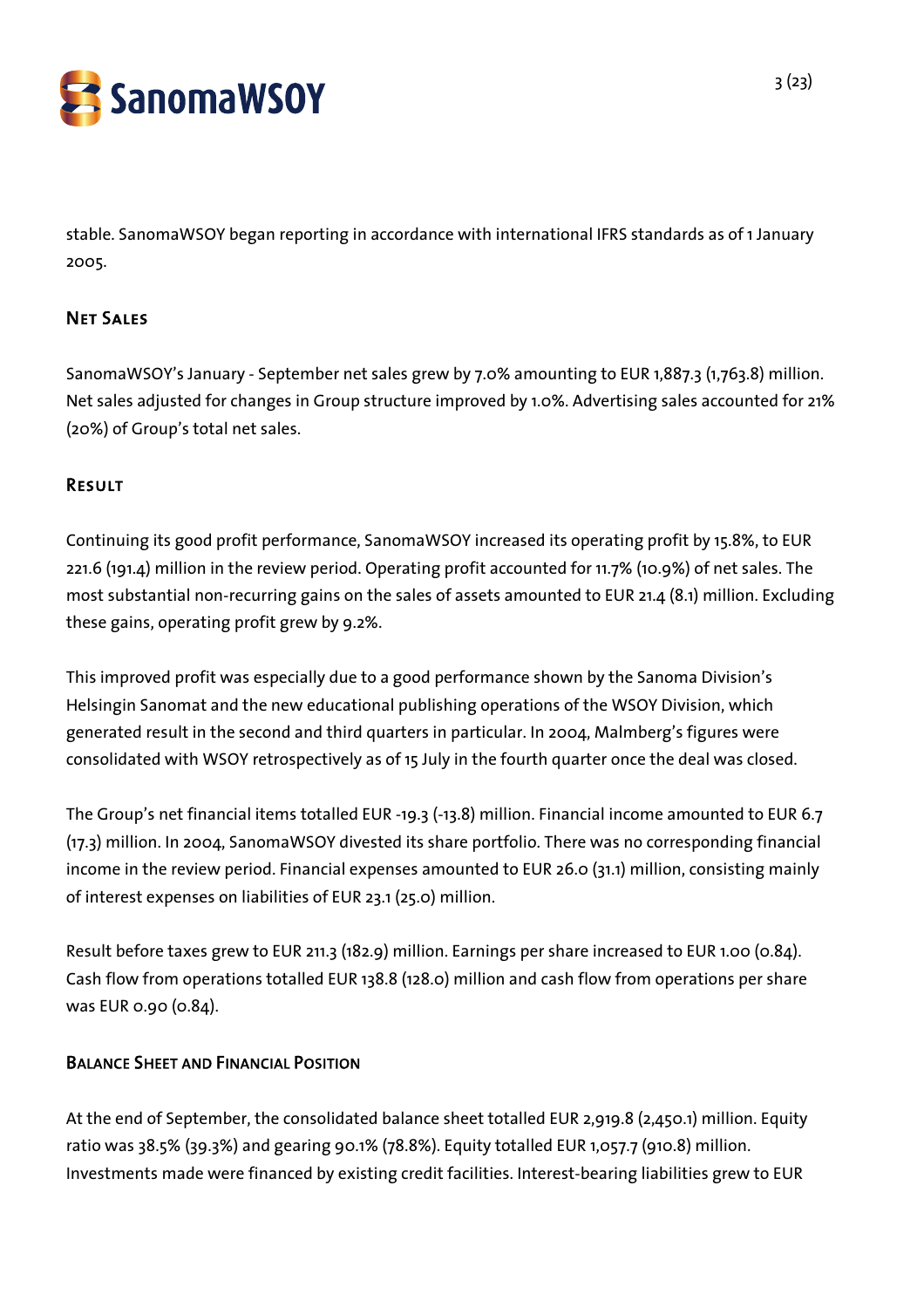

1,013.2 (792.0) million, due mainly to acquisitions made, and net debt grew to EUR 952.5 (717.4) million. Group liquidities totalled EUR 60.7 (74.5) million at the end of September.

#### Investments

SanomaWSOY invested EUR 297.2 (58.9) million in January - September. The largest investments were Sanoma Magazines' acquisition of Independent Media and the transfer of JHC Arena Holding and its multi-purpose arena in Hamburg to Rautakirja's ownership. EUR 154.7 million was recorded as an investment in Independent Media. Investment in the multi-purpose arena in Hamburg increased Rautakirja's balance sheet by EUR 76.5 million. R&D expenditure recorded as expenses amounted to EUR 12.5 (10.8) million.

#### Operating Environment

Media advertising in Finland increased by 4% in January - September, according to TNS Gallup Adex. Newspaper advertising grew by 5% and job advertising by 15%. Advertising in magazines increased by 4%. TV advertising remained at the previous year's level. According to preliminary information, magazine advertising remained at the previous year's level in the Netherlands and declined slightly in Belgium. Its share in media advertising decreased. Consumer confidence in personal finances remained high in Finland but was poor in the Netherlands and Belgium. According to the Finnish Food Marketing Association, Finnish retail trade remained at the previous year's level in January - August.

## **ADMINISTRATION**

SanomaWSOY's Annual General Meeting of 12 April 2005 re-elected Robert Castrén, Jane Erkko, Paavo Hohti, and Robin Langenskiöld as members of the Board. Chairman Jaakko Rauramo, Sari Baldauf, who was elected as Vice Chairman, and members Sirkka Hämäläinen, Seppo Kievari, Hannu Syrjänen, and Sakari Tamminen continued on the Board.

## **DIVIDEND**

In line with the decision of the AGM, SanomaWSOY distributed a dividend of EUR 0.80 (1.00) per share for 2004, totalling EUR 122.5 million. The record date for dividend payment was 15 April 2005 and the dividend was paid on 22 April 2005.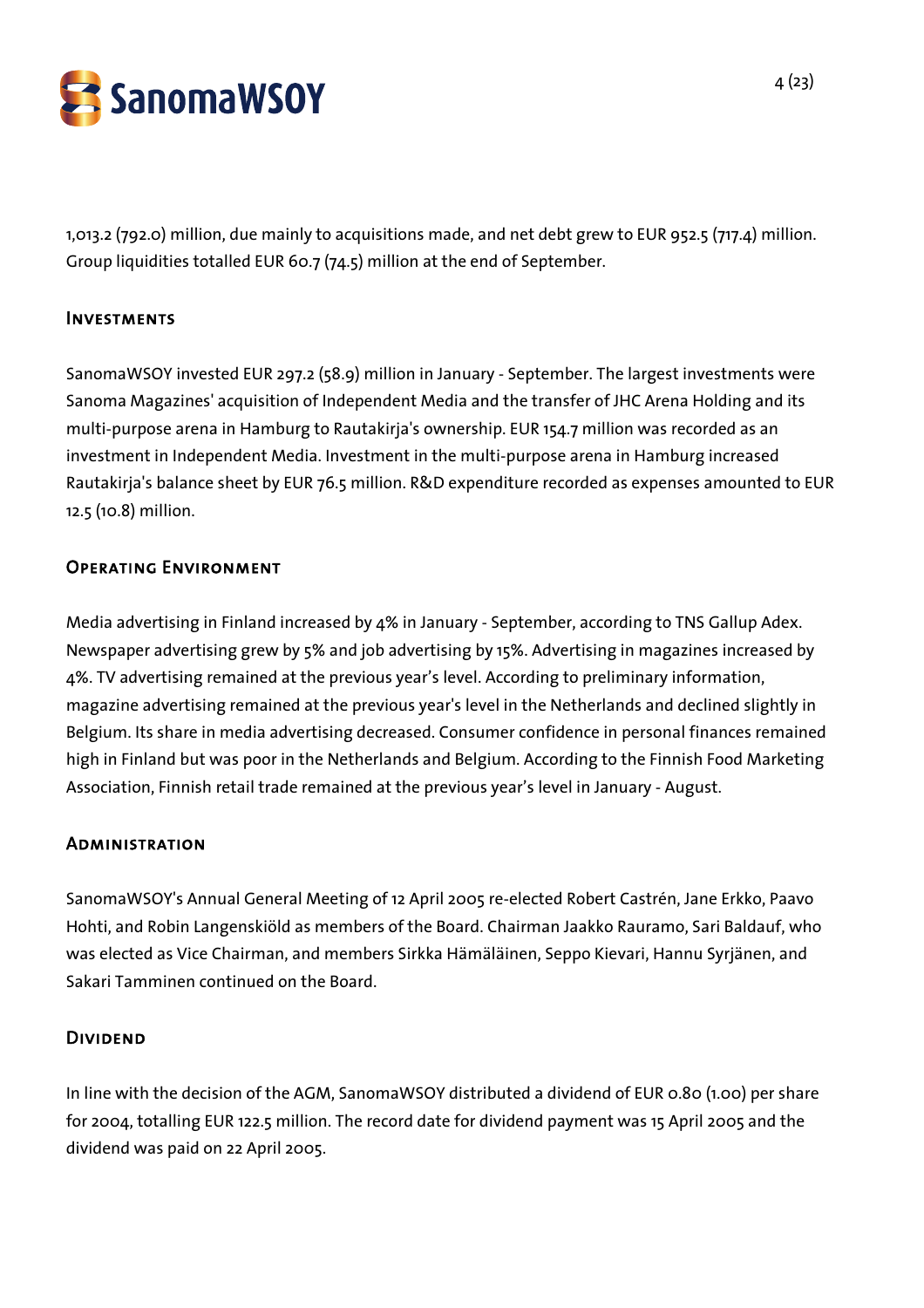

# **SHARES**

In January - September, trading with SanomaWSOY shares was very active, with a turnover of EUR 1,206.9 (287.7) million. Most of the shares traded, or some 62 million, were Series B. SanomaWSOY's principal shareholders, Aatos Erkko and the estate of Patricia Seppälä, sold on 1 March 2005 a total of 10 million Series B shares, which considerably improved the share's liquidity. Following the placement, the holding of Aatos Erkko and bodies he controls went below one fourth (1/4) and his direct ownership below one fifth (1/5) of SanomaWSOY's share capital. Robin Langenskiöld's and Rafaela Seppälä's holdings in SanomaWSOY decreased below one twentieth (1/20) due to the share capital increase on 22 July 2005.

In the review period, the average price of Series A shares was EUR 19.82 with a low of EUR 16.85 and a high of EUR 22.80. Series B shares were traded at an average price of EUR 19.54, varying between EUR 17.07 and EUR 21.60. SanomaWSOY's market capitalisation at the end of September totalled EUR 3,303.4 (2,402.8) million. The Company did not hold any of its own shares.

The conversion period of SanomaWSOY's convertible capital note began on 2 January 2002. The conversion price is EUR 15.91. SanomaWSOY has redeemed and invalidated a total of 4,944 debentures. Redeemed debentures are invalidated every six months.

In January - September, a total of 3,043 debentures were converted into 1,912,639 Series B shares. At the end of September, this loan totalled EUR 109.1 million. In addition, a total of 72,180 Series A shares were converted into Series B shares. SanomaWSOY's share capital was EUR 66,660,660.13 at the end of September. The number of Series B shares totalled 131,897,479 and the number of Series A shares 23,127,312.

After the review period, a total of 1,100 debentures were converted into 691,373 Series B shares. The increase of share capital was entered into the Trade Register on 5 October 2005 and trading with the new shares began on 6 October 2005. Following the conversion, SanomaWSOY's share capital increased to EUR 66,957,950.52 and the number of Series B shares grew to 132,588,852. The number of Series A shares remained at 23,127,312.

# Authorisations of the Board

The AGM of 12 April 2005 authorised SanomaWSOY's Board to decide, within one year of the AGM, on an increase of share capital by one or more rights issues, issuance of one or more convertible bonds loans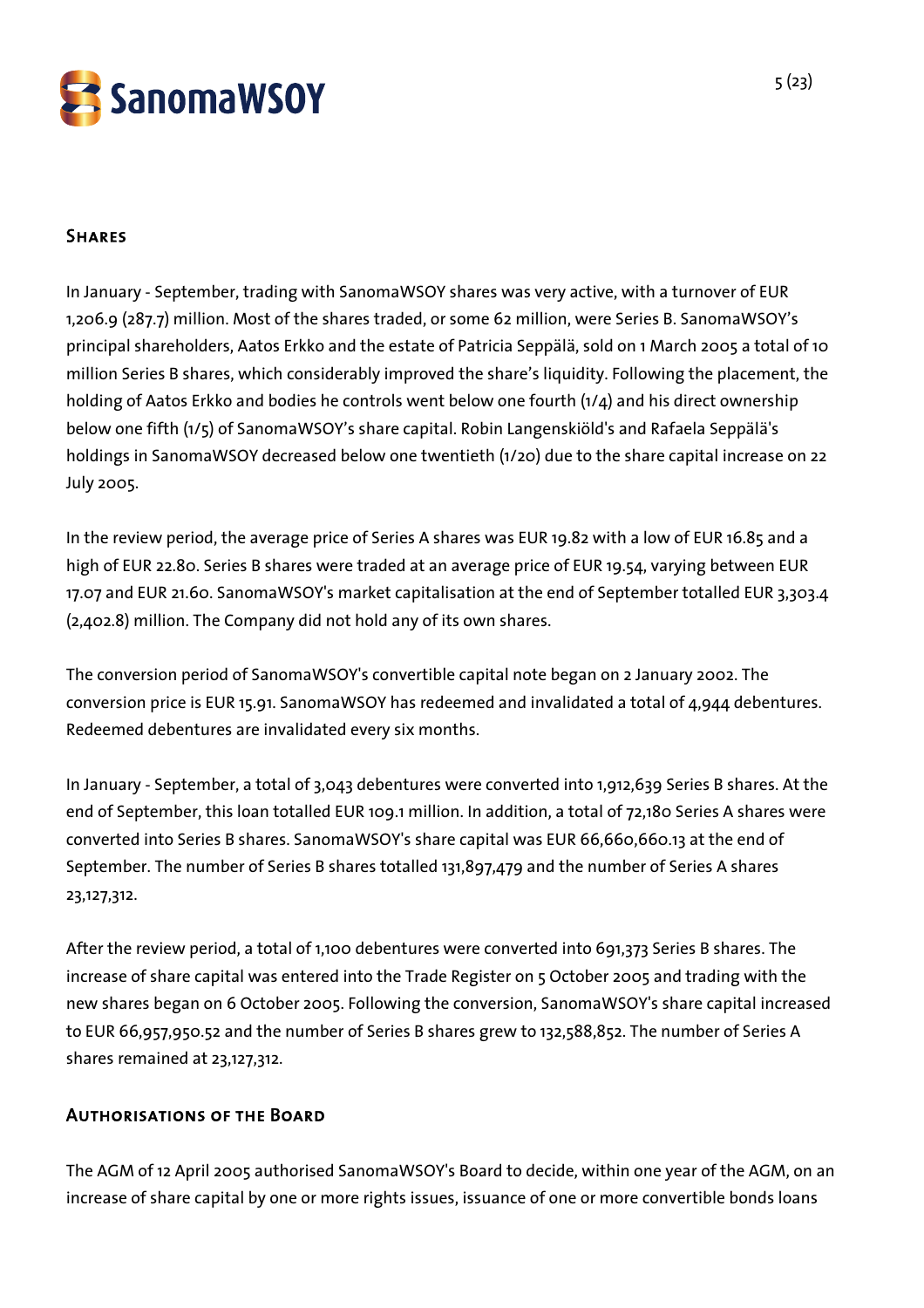

and/or option rights. The new shares issued shall be of Series B, and their aggregate number may not exceed 30,622,430 shares. The total increase of share capital may not exceed EUR 13,167,644.90. The authorisation excludes the personnel incentives.

The AGM also authorised the Board to decide, within one year of the AGM, to acquire the Company's own Series A and B shares. The acquisition will be made by using distributable funds. The aggregate book counter-value of the shares or the total votes conferred by such shares after the acquisition may not exceed 5% of the share capital or of the total votes of the Company. The shares will be acquired in the existing proportion of the different share classes.

The Board did not exercise the authorisations in the January - September period.

## Accounting Principles

SanomaWSOY began reporting in accordance with international IFRS standards as of 1 January 2005. Further information on the impact of the new accounting principles is given in the Stock Exchange Release published by the Group on 27 April 2005. The release is available at www.sanomawsoy.fi. The first Financial Statements according to the IFRS will be published for 2005.

## Seasonal Fluctuation

About one fifth of SanomaWSOY's net sales are derived from advertising sales. Media advertising reacts quickly to changes in economic cycles. Development in media advertising has an impact on the net sales and result of Sanoma Magazines, Sanoma, and SWelcom. Advertising sales are influenced, among other things, by the number of newspaper and magazine issues published during each quarter, which varies yearly. TV advertising in Finland is usually strongest in the second and fourth quarters.

A major part of net sales and result in publishing and trade, among others, is accrued in the last quarter, particularly from Christmas sales. In educational publishing, net sales and result are mainly generated in the second and third quarters. Seasonal fluctuation in publishing also has an impact on printing.

SanomaWSOY operates in 20 European countries, across a wide variety of media sectors. Thus the Group's result is not heavily dependent on the development of any specific business unit. Nevertheless, seasonal fluctuation in businesses influences net sales and operating profit, and traditionally makes the first quarter the weakest and the last the strongest.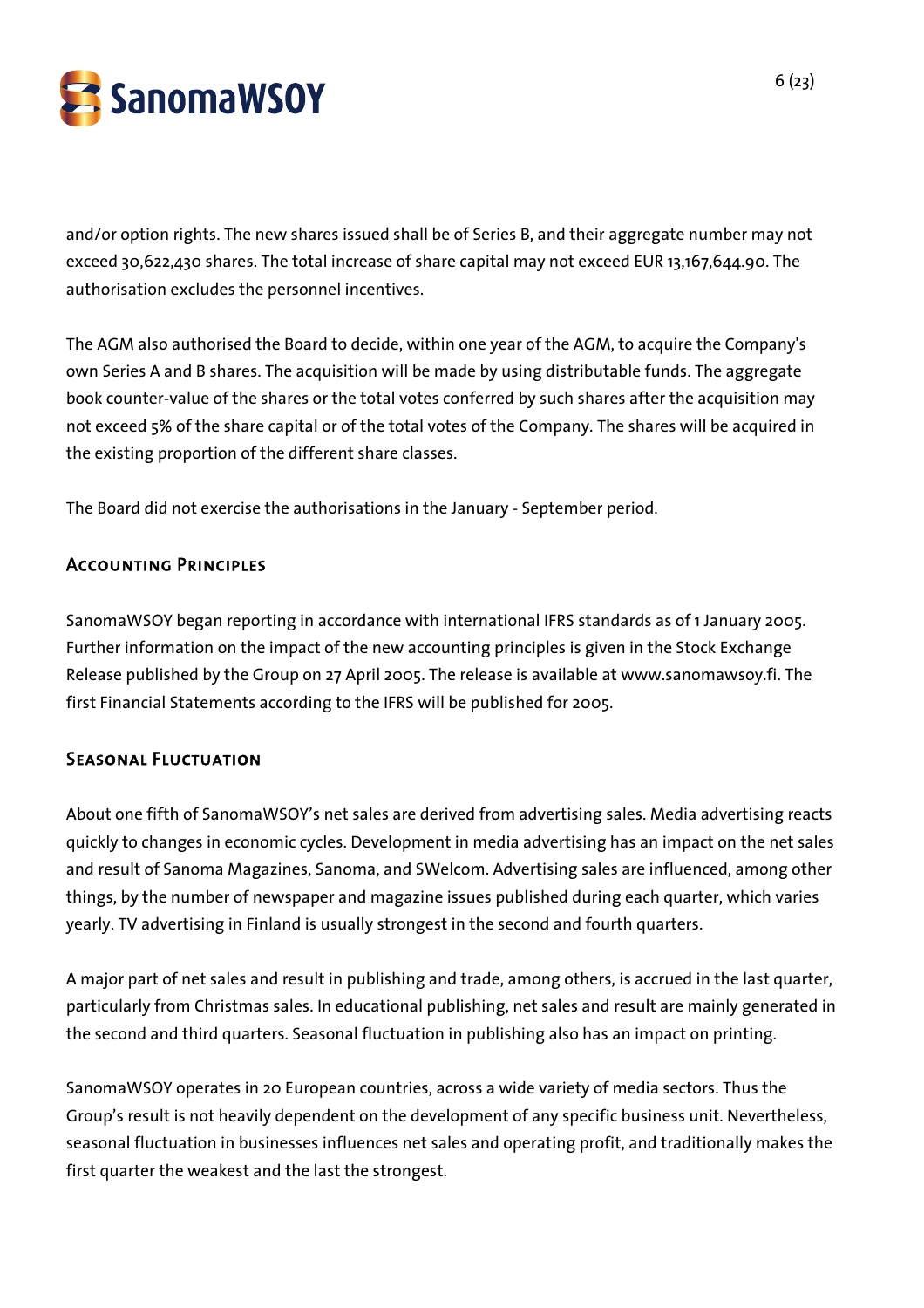

#### Sanoma Magazines

Magazine publishing and distribution. Sanoma Magazines is one of Europe's five largest magazine publishers. The Division publishes 280 titles in 12 countries: Belgium, Bulgaria, Croatia, the Czech Republic, Finland, Hungary, the Netherlands, Romania, Russia, Serbia and Montenegro, Slovakia, and Ukraine. Aldipress is the leading magazine distributor in the Netherlands.

| <b>KEY INDICATORS, EUR million</b>          | 1-9/2005 | 1-9/2004 | Change,% | 1-12/2004 |
|---------------------------------------------|----------|----------|----------|-----------|
| Net sales                                   | 830.3    | 782.0    | 6.2      | 1,083.7   |
| Operating profit                            | 89.7     | 94.7     | $-5.3$   | 137.1     |
| % of net sales                              | 10.8     | 12.1     |          | 12.6      |
| Balance sheet total                         | 1,662.3  | 1,575.6  | 5.5      | 1,589.8   |
| Gross investments                           | 172.8    | 11.6     | 1,389.7  | 20.0      |
| Personnel under employment contract,        |          |          |          |           |
| average                                     | 5,142    | 4,520    | 13.8     | 4,522     |
| Personnel, average (full-time equivalents)  | 4,594    | 3,994    | 15.0     | 3,992     |
|                                             |          |          |          |           |
| <b>OPERATIONAL INDICATORS, 1.1 - 30.9.</b>  | 2005     | 2004     |          |           |
| Number of copies sold (press distribution / |          |          |          |           |
| Aldipress), thousands                       | 86,719   | 90,338   |          |           |
| Number of magazines published               | 280      | 235      |          |           |
| Magazine copies sold, thousands             | 316,099  | 304,973  |          |           |
| Number of advertising pages sold            | 37,734   | 33,342   |          |           |

Net sales generated by Sanoma Magazines grew to EUR 830.3 (782.0) million in January - September. Sanoma Uitgevers' net sales amounted to EUR 375.8 (374.9) million. Sanoma Magazines International's net sales grew in most of the countries in which it operates, totalling EUR 143.6 (99.4) million. Independent Media, operating in Russia and Ukraine, was consolidated with Sanoma Magazines International as of 1 March 2005. Sanoma Magazines Belgium's net sales decreased to EUR 136.4 (141.6) million and Sanoma Magazines Finland's increased to EUR 131.8 (127.0) million. Net sales at Aldipress totalled EUR 86.9 (84.5) million. The Division's net sales adjusted for changes in Group structure increased by 1.3%.

In January - September, advertising sales in Sanoma Magazines grew by 18%, due mainly to the new operations. Advertising sales accounted for 21% (19%) of the Division's total net sales. Sanoma Uitgevers' advertising sales remained at the previous year's level despite the weak development of Dutch magazine advertising. Advertising sales in Sanoma Magazines International's countries made a good progress. Advertising sales in Sanoma Magazines Finland and Sanoma Magazines Belgium remained at the previous year's level.

The Division's circulation sales grew by 4% and represented 58% (59%) of total net sales. Circulation sales increased at Sanoma Uitgevers despite continuous strong competition in the readers' market.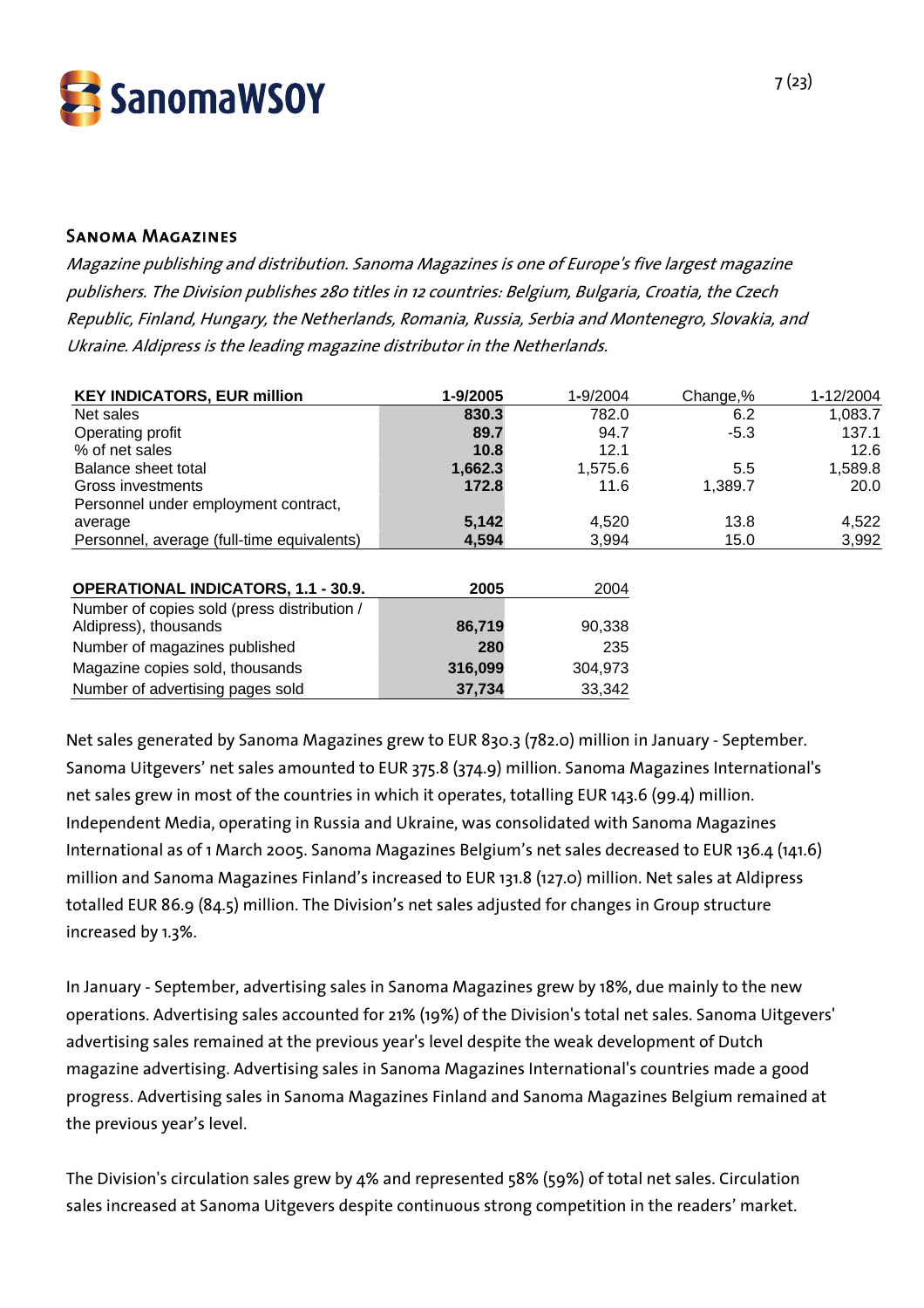

Circulation sales in Sanoma Magazines International grew in most countries. Sanoma Magazines Belgium's circulation sales decreased slightly. Circulation sales in Sanoma Magazines Finland increased due to the favourable development of most of the titles.

Sanoma Magazines' operating profit amounted to EUR 89.7 (94.7) million. In 2004, the Division's operating profit included EUR 2.4 million in Sanoma Magazines Finland's non-recurring gain on the sale of Milvus Förlags. Operating profit in Sanoma Uitgevers decreased. Despite investments in the product portfolio, Sanoma Magazines International's operating profit grew, due mainly to the new operations. Sanoma Magazines Belgium's result improved due to lower operational costs. Sanoma Magazines Finland's operating profit decreased. Aldipress' result remained stable despite a lower number of distributed single copies.

In 2005, Sanoma Magazines' net sales are estimated to grow. Operating profit including Independent Media is expected to remain below that of 2004 due to continuing investments in future growth and expansion into new markets.

#### Sanoma

Newspaper publishing and printing. Sanoma publishes and prints Finland's leading newspapers, Helsingin Sanomat and Ilta-Sanomat. Sanoma's titles also include the dailies Etelä-Saimaa, Kymen Sanomat, and Kouvolan Sanomat among others, the business daily Taloussanomat, the free sheets Kaupunkilehti Vartti and Uutislehti 100, the sports and betting weekly IS Veikkaaja, the free-ad publication Keltainen Pörssi as well as free sheets and local papers in Southern Finland.

| <b>KEY INDICATORS, EUR million</b>         | 1-9/2005 | 1-9/2004 | Change,% | 1-12/2004 |
|--------------------------------------------|----------|----------|----------|-----------|
| Net sales                                  | 330.8    | 319.2    | 3.6      | 435.2     |
| Operating profit                           | 46.9     | 48.3     | $-2.9$   | 70.8      |
| % of net sales                             | 14.2     | 15.1     |          | 16.3      |
| Balance sheet total                        | 472.1    | 454.7    | 3.8      | 474.5     |
| Gross investments                          | 17.6     | 19.1     | $-8.2$   | 24.9      |
| Personnel under employment contract,       |          |          |          |           |
| average                                    | 2,814    | 2,761    | 1.9      | 2,746     |
| Personnel, average (full-time equivalents) | 2,412    | 2.414    | $-0.1$   | 2,389     |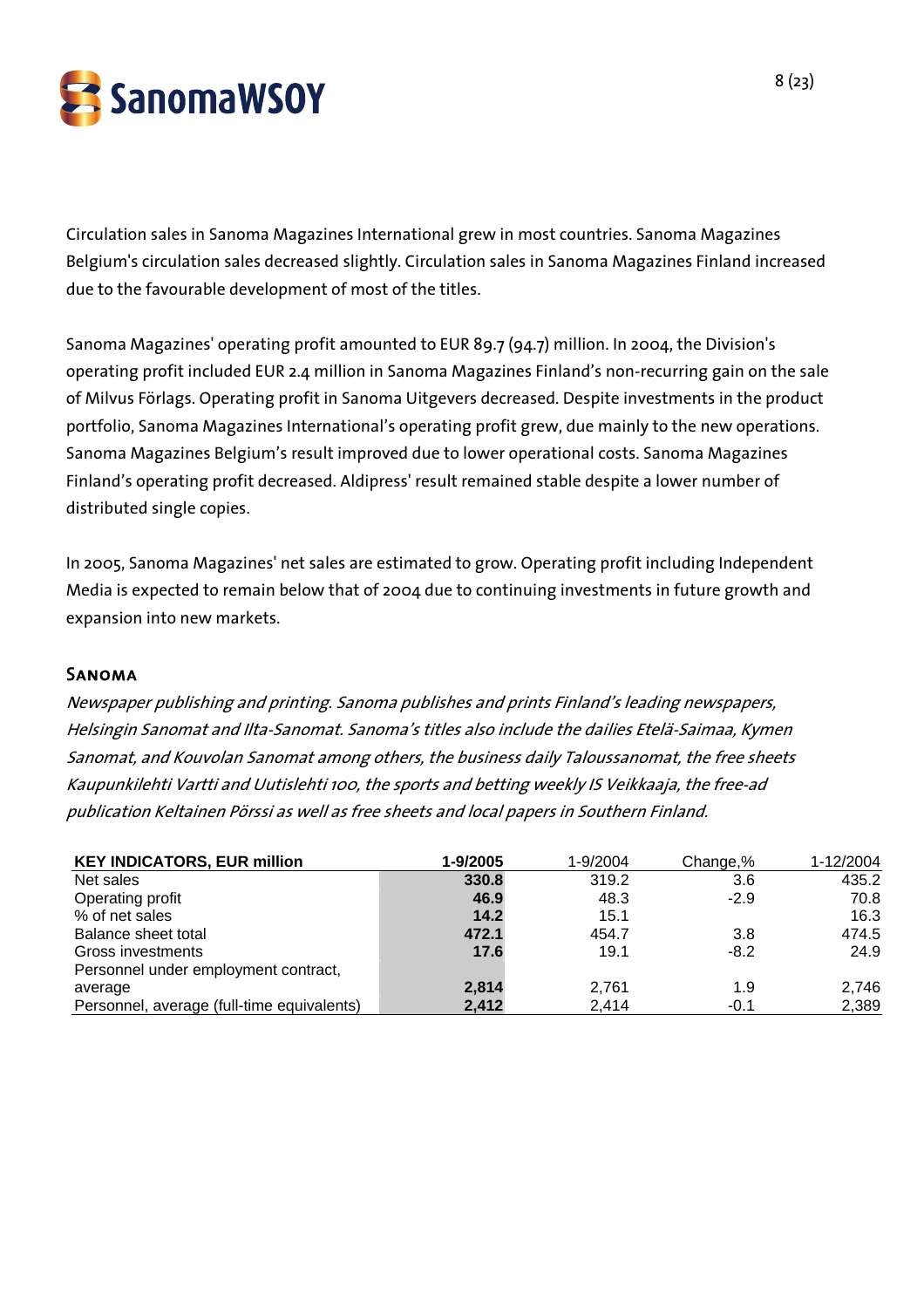

| <b>OPERATIONAL INDICATORS, 1.1 - 30.9.</b> | 2005   | 2004    | 2003    |
|--------------------------------------------|--------|---------|---------|
| <b>HELSINGIN SANOMAT</b>                   |        |         |         |
| Weekday circulation, copies *)             |        | 424,598 | 429,244 |
| Sunday circulation, copies *)              |        | 492,385 | 500,269 |
| Advertising volume (column metres)         | 30,467 | 30,113  |         |
| <b>ILTA-SANOMAT</b>                        |        |         |         |
| Circulation, copies *)                     |        | 201,281 | 198,693 |
| Advertising volume (column metres)         | 5,301  | 4.989   |         |
| <b>TALOUSSANOMAT</b>                       |        |         |         |
| Circulation, copies *)                     |        | 39,229  | 34.784  |
| Advertising volume (column metres)         | 1,696  | 1,950   |         |
|                                            |        |         |         |

\*) Audited circulation figures 1.1 **-** 31.12.

Sanoma improved its January - September net sales to EUR 330.8 (319.2) million. Helsingin Sanomat's net sales increased to EUR 192.4 (186.4) million, due to growth in advertising and circulation sales. Ilta-Sanomat posted net sales of EUR 70.8 (71.2) million. Higher advertising and circulation sales improved Sanoma Lehtimedia's net sales to EUR 35.7 (34.7) million.

Sanoma reported a 7% improvement in advertising sales, accounting for 50% (48%) of its net sales. All of the Sanoma business units recorded higher advertising sales in the review period, with Helsingin Sanomat accounting for around half of this growth and the new Sanoma Kaupunkilehdet business unit for free sheets approximately one third. Online advertising sales also showed a significant increase. Job advertising in Helsingin Sanomat grew by 11.5% in the review period. The Division's third-quarter advertising sales grew by 6%, compared with the previous year.

Sanoma's circulation sales remained at the previous year's level, accounting for 43% (44%) of net sales. Both Helsingin Sanomat and Ilta-Sanomat showed a slight fall in their circulation, Ilta-Sanomat holding a 60.5% (60.9%) market share of all tabloids. Taloussanomat increased its circulation. Free-sheet distribution volumes grew markedly due to Uutislehti 100 distribution agreements and the Kaupunkilehti Vartti free sheet's expansion, among others.

Sanoma made an operating profit of EUR 46.9 (48.3) million. It sold a printing-house property to Hufvudstadsbladet in August and transferred the operations of Etelä-Karjalan Jakelu Oy to Finland Post as of 1 September 2005. The most substantial non-recurring gains on the sales of assets totalled EUR 1.0 (5.7) million. In 2004, operating profit also included the release of provision for Nostokonepalvelu, EUR 3.0 million. Helsingin Sanomat in particular improved its operating profit that grew markedly more than its net sales.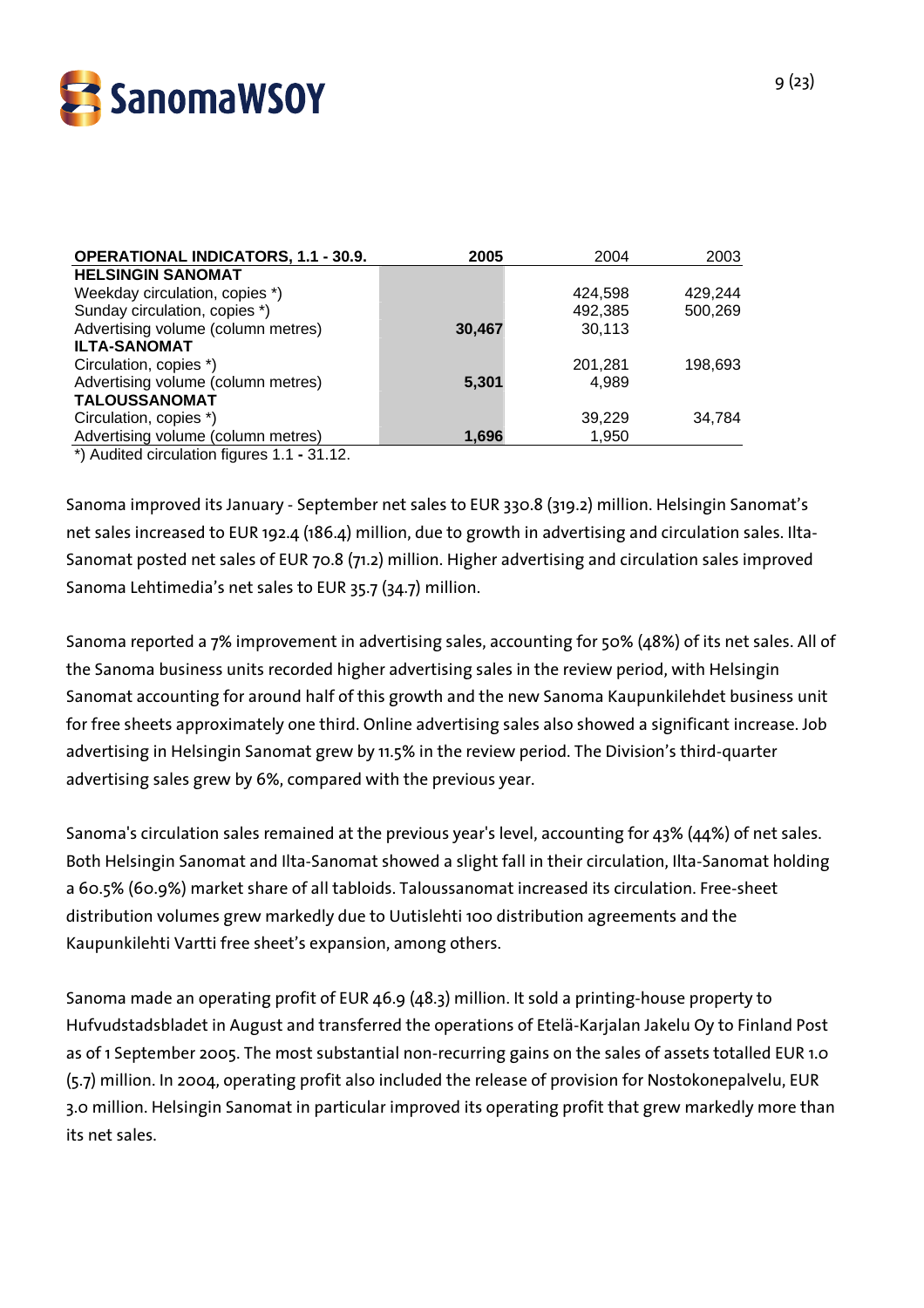SanomaWSOY

Sanoma continued to invest in its free sheet business, as evidenced by the acquisition in August of Koillis-Helsingin Lähisanomat, the transfer of the acquired Finnish operations of the Nöjesguiden sheet to Sanoma in September, and the Kaupunkilehti Vartti free sheet's expansion to cover the whole of the Helsinki Metropolitan Area. Sanoma also expanded its online operations: Ilta-Sanomat acquired an online auction service, Huuto.net, in July and September saw the opening of an online music store operating on Helsingin Sanomat's and Ilta-Sanomat's websites.

Sanoma's net sales for 2005 are expected to grow and comparable operating profit is estimated to be at least at the previous year's level.

#### **WSOY**

Educational publishing, publishing, and printing. WSOY is Finland's largest book publisher and a significant European educational publisher. WSOY is also one of the largest book printers in the Nordic region.

| <b>KEY INDICATORS, EUR million *)</b>      | 1-9/2005 | 1-9/2004 | Change,% | 1-12/2004 |
|--------------------------------------------|----------|----------|----------|-----------|
| Net sales                                  | 229.1    | 144.8    | 58.2     | 253.9     |
| Operating profit                           | 51.1     | 16.2     | 214.9    | 29.1      |
| % of net sales                             | 22.3     | 11.2     |          | 11.5      |
| Balance sheet total                        | 507.7    | 229.7    | 121.1    | 486.1     |
| Gross investments                          | 5.5      | 6.5      | $-16.1$  | 204.7     |
| Personnel under employment contract,       |          |          |          |           |
| average                                    | 2,420    | 1.996    | 21.2     | 2,188     |
| Personnel, average (full-time equivalents) | 2,227    | 1,866    | 19.3     | 2,025     |

#### **OPERATIONAL INDICATORS, 1.1 - 30.9. \*\*)**

|                                       | 2005   | 2004   |
|---------------------------------------|--------|--------|
| <b>NUMBER OF NEW TITLES PUBLISHED</b> |        |        |
| <b>Books</b>                          | 623    | 538    |
| Electronic products                   | 88     | 54     |
| <b>NUMBER OF REPRINTS PUBLISHED</b>   |        |        |
| <b>Books</b>                          | 653    | 698    |
| Electronic products                   | 115    | 164    |
|                                       |        |        |
| Books printed, millions               | 14.7   | 14.8   |
| Paper consumption, tonnes             | 12,288 | 12,028 |

\*) In 2004 Malmberg's figures were consolidated with WSOY retrospectively as of 15 July in the fourth quarter \*\*) Units in Finland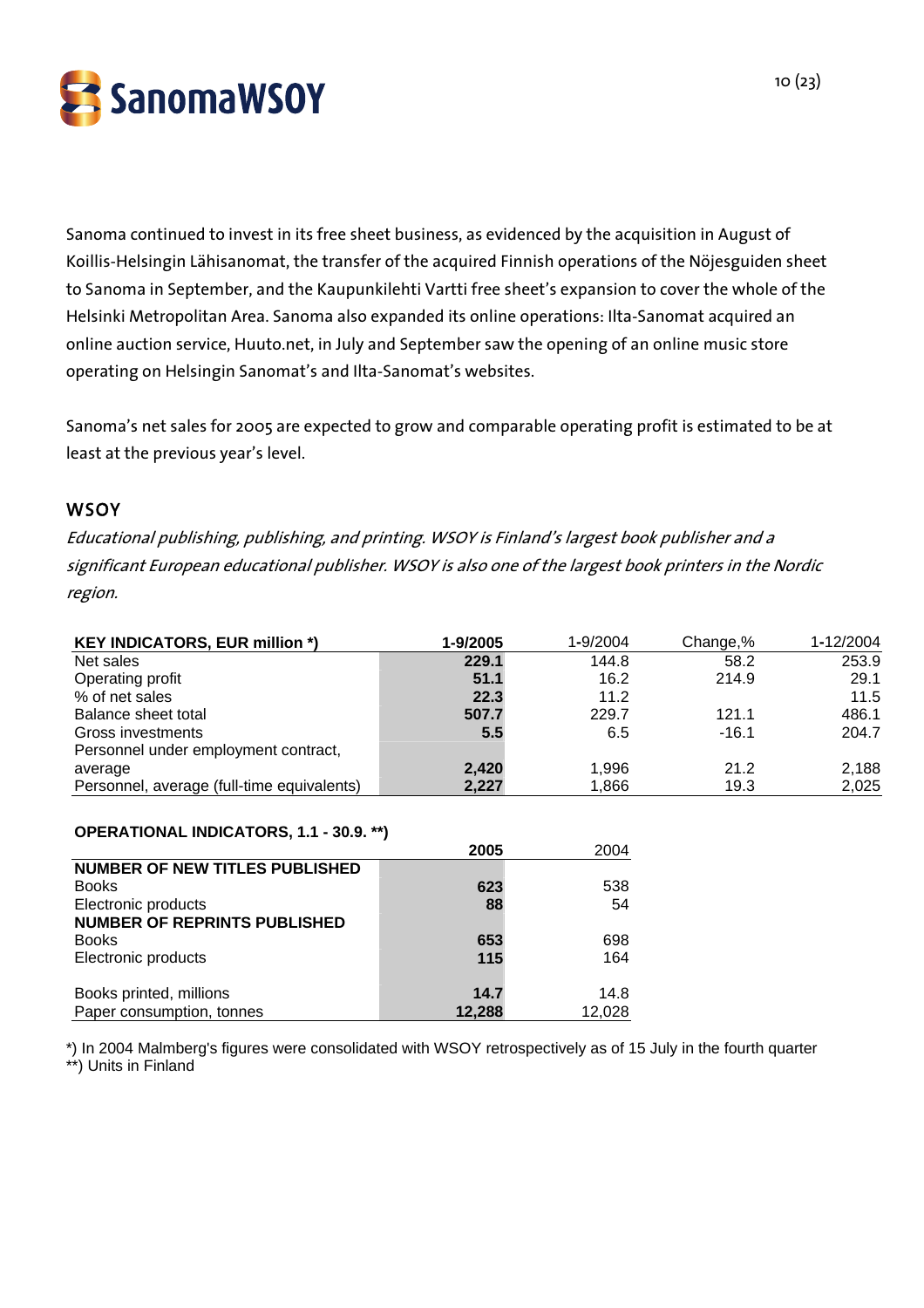

WSOY increased its January - September net sales to EUR 229.1 (144.8) million, resulting particularly from the acquisition in July 2004 of the Dutch and Belgian educational publishing units. In 2004, Malmberg's figures were consolidated with WSOY retrospectively as of 15 July in the fourth quarter once the deal was closed. Following the acquisition, WSOY's educational publishing units in Finland, the Netherlands, Belgium, and Poland, were reorganised under a new educational publishing business. Previously, educational publishing was reported as part of publishing. Net sales adjusted for changes in Group structure declined by 0.9%.

Net sales generated by educational publishing grew to EUR 121.9 (35.6) million, due primarily to operations in the Netherlands and Belgium. In Finland, remodelled curricula boosted sales of educational materials for all grades to schools.

Publishing generated net sales of EUR 59.5 (61.0) million. Translated fiction and children's and juvenile books continued to sell well. Sales to bookstores and other dealers grew by more than 10% in January - September. Sales through WSOY book clubs fell due to a decrease in membership. WSOY and Weilin+Göös, which is in charge of multi-volume books, increased their market share in all fields of publishing, except for book clubs.

Printing posted net sales of EUR 40.9 (43.4) million. The book printer WS Bookwell's exports decreased slightly. Lönnberg Painot, specialised in high-quality materials printing, showed a favourable development. WSOY divested Dark, a digital printer, to Hansaprint Oy in August and, after the review period, Lönnberg Painot Oy to AV Holding Oy and the acting management on 31 October 2005. The gain on the sale of Lönnberg is some EUR 4 million.

Diaries generated net sales of EUR 15.9 (15.3) million. On 30 September 2005, WSOY sold its diaries business to Viola Capital Oy and the management of Ajasto. This divestment will decrease WSOY's 2005 operating result, given that the fourth quarter has always been the peak season for diaries. However, taking the resulting gains on the sale into account, the divestment will improve WSOY's operating profit by roughly EUR 6 million.

WSOY's operating profit for the review period totalled EUR 51.1 (16.2) million. The most substantial nonrecurring gains on the sales of assets amounted to EUR 10.6 (0.0) million. The seasonal educational publishing business increased operating profit in the second and third quarters in particular.

WSOY's net sales and operating profit for 2005 are expected to grow significantly.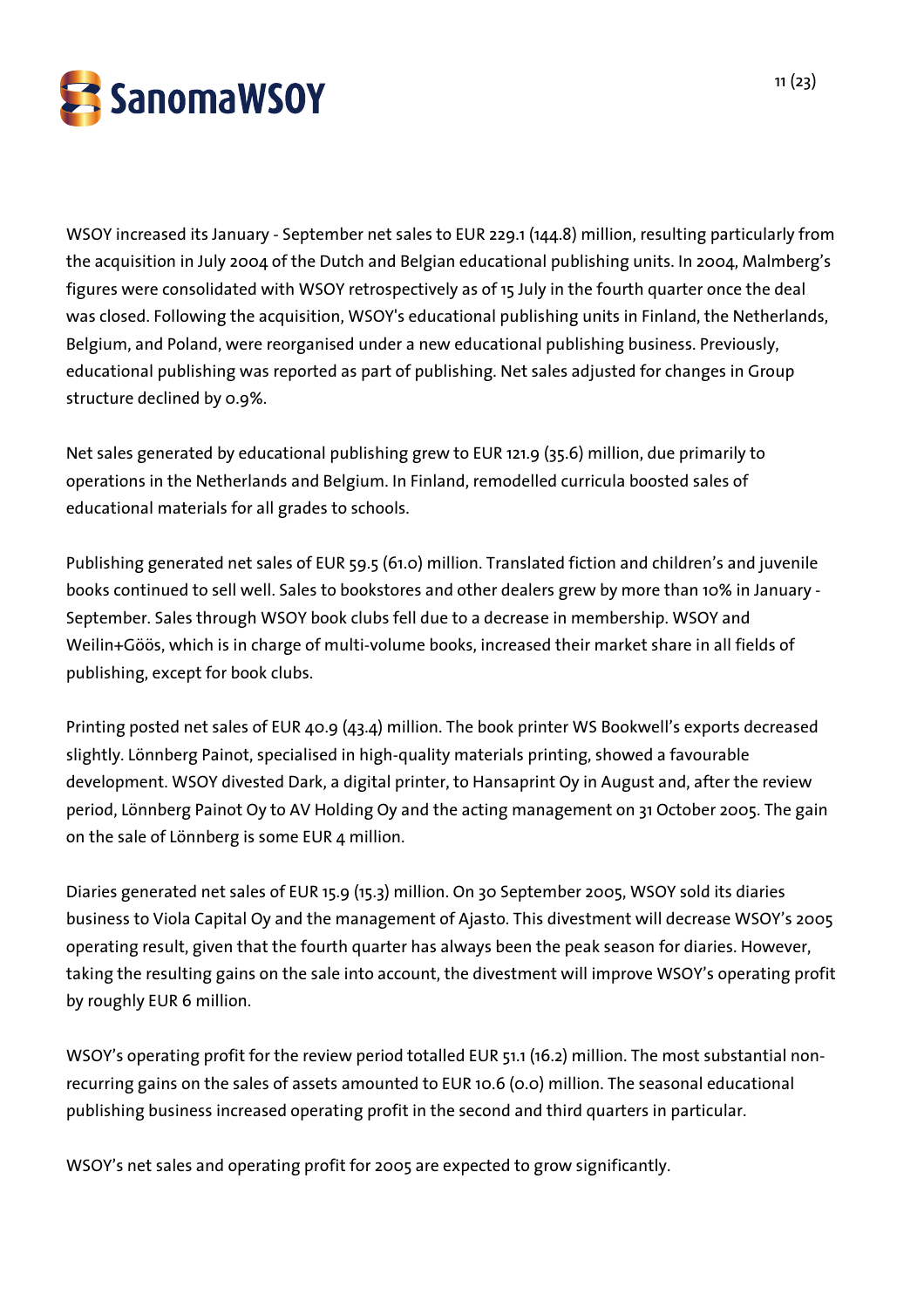

## **SWELCOM**

Electronic media. SWelcom's unit, TV channel Nelonen, is Finland's third most important advertising medium. HTV (Helsinki Television) is the country's largest cable TV company.

| <b>KEY INDICATORS, EUR million</b>         | 1-9/2005 | 1-9/2004 | Change,% | 1-12/2004 |
|--------------------------------------------|----------|----------|----------|-----------|
| Net sales                                  | 87.2     | 84.7     | 3.0      | 117.5     |
| Operating profit                           | 5.8      | 5.8      | 0.4      | 9.6       |
| % of net sales                             | 6.6      | 6.8      |          | 8.2       |
| Balance sheet total                        | 142.1    | 142.7    | $-0.4$   | 135.0     |
| Gross investments                          | 6.3      | 7.3      | $-14.4$  | 10.7      |
| Personnel under employment contract,       |          |          |          |           |
| average                                    | 423      | 415      | 2.0      | 415       |
| Personnel, average (full-time equivalents) | 383      | 379      | 1.0      | 378       |
|                                            |          |          |          |           |
| <b>OPERATIONAL INDICATORS, 1.1 - 30.9.</b> | 2005     | 2004     |          |           |
| Nelonen's share of Finnish TV advertising  | 31.2%    | 29.6%    |          |           |
| Nelonen's daily coverage                   | 40%      | 40%      |          |           |
| Nelonen's national commercial viewing      |          |          |          |           |
| share                                      | 23.7%    | 24.7%    |          |           |
| Nelonen's national viewing share           | 11.4%    | 12.1%    |          |           |
| Number of connected households,            |          |          |          |           |
| thousands $(30.9.)$                        | 289      | 274      |          |           |
| Number of pay TV subscriptions, thousands  |          |          |          |           |
| (30.9.)                                    | 41       | 34       |          |           |
| Number of broadband internet connections,  |          |          |          |           |
| thousands (30.9.)                          | 63       | 49       |          |           |

SWelcom's January - September net sales grew to EUR 87.2 (84.7) million. Net sales adjusted for changes in Group structure rose by 4.1%. Figures for the comparable period included Måndag, sold in April 2004. Advertising sales represented 57% (56%) of SWelcom's net sales.

Nelonen's net sales grew to EUR 49.9 (47.4) million in January - September. In the same period, the channel's share of all TV advertising rose to over 31%. The channel increased its viewing share the most among women aged 25 - 44, the most important target group for advertising sales. Nelonen's 2005 investments in programmes focus on the autumn. The channel launched, for example, a Finnish version of The Survivors and Kylmäverisesti sinun, a Finnish police series. October saw the launch of a Finnish version of Wife Swap and the award-winning Desperate Housewives. The channel's viewing and market shares are expected to increase during the rest of the year. In September, Nelonen expanded its services to other TV channels by concluding an agreement with Canal+ Sport for selling its advertising and sponsoring in Finland.

The number of HTV's pay TV and broadband subscribers continued to increase significantly in January - September. However, net sales remained lower than reported a year ago because price competition in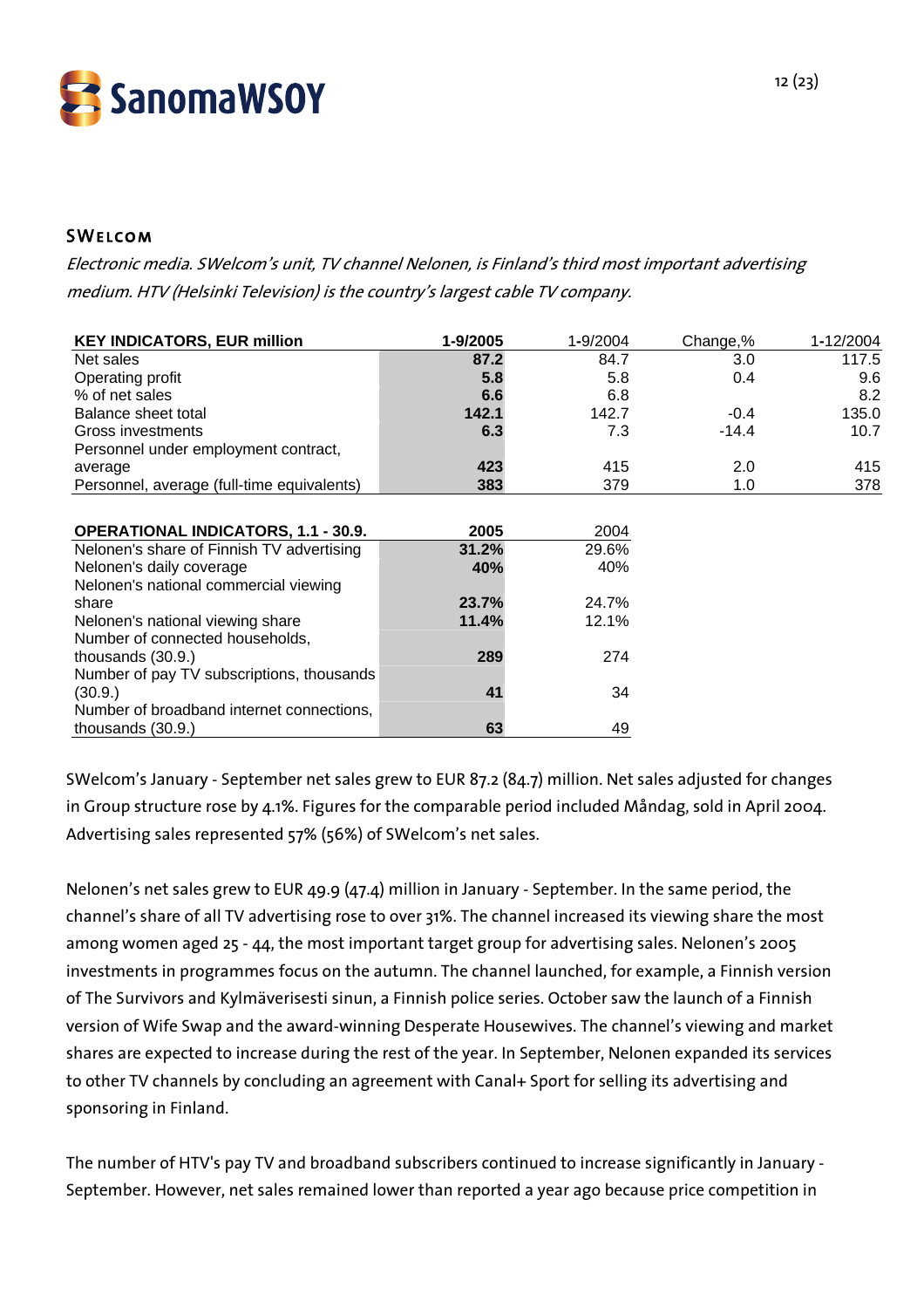

the broadband services market remained persistent and the number of new cable TV connections levelled off to a normal level after record years.

SWelcom's operating profit remained at the previous year's level, totalling EUR 5.8 (5.8) million. Nelonen continued to develop well. However, result was affected by lower broadband services' prices.

In 2005, SWelcom's net sales are expected to grow and operating profit to remain at the previous year's level.

#### **RAUTAKIRJA**

Kiosk operations, press distribution, bookstores, and entertainment. Rautakirja is the market leader in kiosk operations, press distribution, and movie theatres in Finland and the Baltic countries. In addition, it is the market leader in bookstores in Finland. Press distribution has extended to Romania and Russia, and kiosk operations to the Czech Republic.

| <b>KEY INDICATORS, EUR million</b>          | 1-9/2005 | 1-9/2004 | Change,% | 1-12/2004 |
|---------------------------------------------|----------|----------|----------|-----------|
| Net sales                                   | 451.5    | 474.2    | -4.8     | 659.7     |
| Operating profit                            | 28.2     | 28.8     | $-2.1$   | 47.2      |
| % of net sales                              | 6.2      | 6.1      |          | 7.1       |
| Balance sheet total                         | 381.8    | 353.4    | 8.0      | 369.2     |
| Gross investments                           | 94.8     | 13.7     | 591.4    | 18.0      |
| Personnel under employment contract,        |          |          |          |           |
| average                                     | 5,904    | 6,325    | $-6.7$   | 6,261     |
| Personnel, average (full-time equivalents)  | 4,517    | 4,800    | -5.9     | 4,795     |
|                                             |          |          |          |           |
| <b>OPERATIONAL INDICATORS, 1.1 - 30.9.</b>  | 2005     | 2004     |          |           |
| Customer volume in kiosk operations,        |          |          |          |           |
| thousands *)                                | 82,656   | 86,539   |          |           |
| Customer volume in bookstore operations,    |          |          |          |           |
| thousands *)                                | 4,129    | 4,044    |          |           |
| Customer volume in movie theatres,          |          |          |          |           |
| thousands                                   | 4,335    | 4,934    |          |           |
| Number of copies sold (press distribution), |          |          |          |           |
| thousands                                   | 178,503  | 128,746  |          |           |

\*) Units in Finland

Rautakirja recorded net sales of EUR 451.5 (474.2) million in January - September. Net sales fell markedly in Finland, as a result of Rautakirja's divestment in December 2004 of its restaurant operations. Net sales rose in its other countries. Growth in net sales came from existing and new operations. Finnish operations accounted for 83% (89%) of net sales. The Division's net sales adjusted for changes in Group structure were at the previous year's level.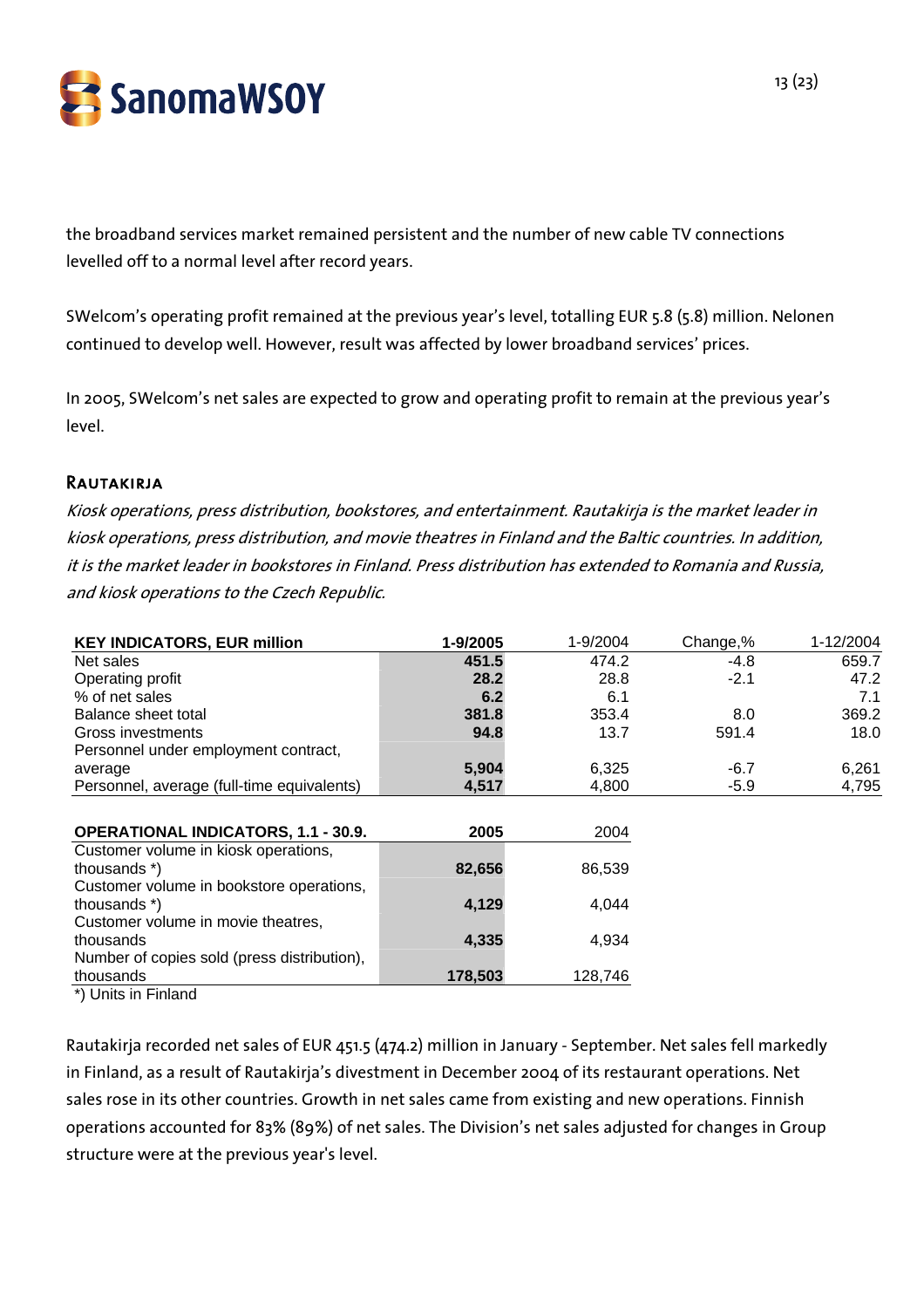

Kiosk operations generated net sales of EUR 254.1 (259.7) million. Although net sales declined in Finland, they grew in other countries. The Finnish net sales were affected, for instance, by price competition in the retail sector and lower lottery sales. In Finland, Rautakirja continued its project to adopt a new cashregister system enabling the sale of new products and services in R-kiosks, as evidenced by the launch in September of buying tickets booked via Lippupalvelu, a ticket agency, from R-kiosks. Fast food and beverage sales in particular developed favourably in Estonia and Latvia. In May, Rautakirja acquired Lietuvos Spauda, a Lithuanian kiosk chain with 540 outlets and 2004 net sales of around EUR 17 million. The closing of this acquisition is subject to the approval of the Lithuanian competition authorities.

Press distribution improved its net sales to EUR 72.8 (59.5) million, due to the expansion of operations to Lithuania, Romania, and Russia, as well as higher net sales generated in Finland, Estonia, and Latvia. Newsstand sales developed favourably in Finland. Magazine sales rose by 3% but those of newspapers showed a slight fall. Rautakirja's acquisition of TK Pressexpo, a press distribution company in the Moscow region, was approved by the Russian competition authorities in September.

Bookstores' net sales grew to EUR 86.2 (82.3) million, with sales making good progress both in Finland and Estonia. The second and third quarters saw the opening of several new bookstores in shopping centres in Finland and one in Estonia. By the end of September, almost 150,000 customers had joined Suomalainen Kirjakauppa's customer loyalty programme launched in early 2005.

The entertainment business comprises movie theatres in Finland and the Baltic countries, as well as a multi-purpose arena in Hamburg, which was transferred to Rautakirja's ownership in February 2005. This transfer improved Rautakirja's net sales to EUR 43.9 (39.9) million. With persistent downturn in movie supply, movie theatre net sales dropped in Finland, Estonia, and Lithuania, but grew in Latvia. Video wholesaling sales increased in all the Baltic countries.

Net sales of other operations, EUR 2.6 (41.1) million, include the divested highway service areas' net sales for January 2005 only.

Rautakirja's January - September operating profit was to EUR 28.2 (28.8) million. Operating profit increased within press distribution but fell within other operations. The most substantial non-recurring gains on the sales of assets totalled EUR 4.0 (0.0) million.

Although competition in the retail sector will remain extremely fierce in 2005, Rautakirja's heavy investments in its business concepts, personnel, ICT development, as well as acquisitions will secure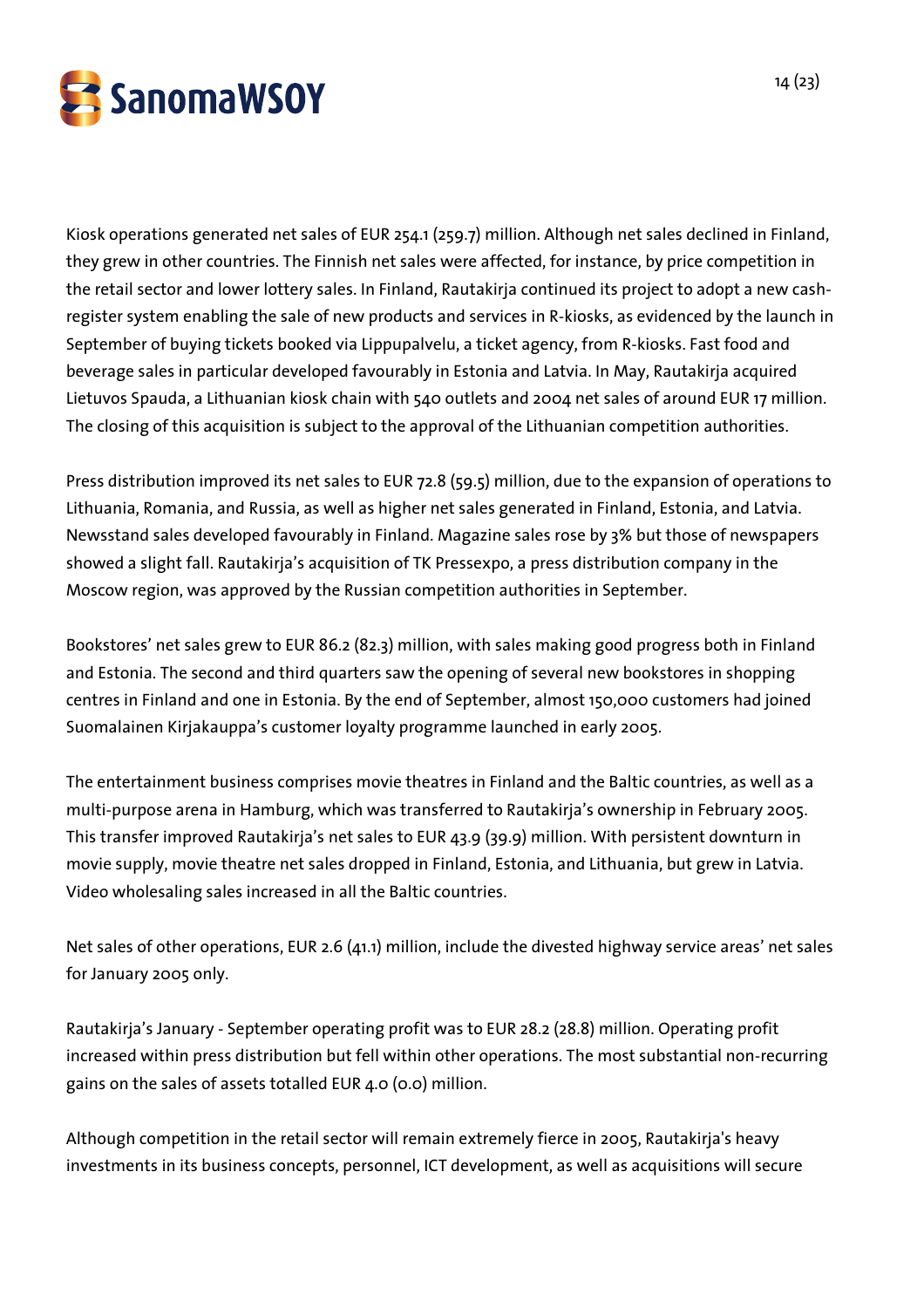

success during the current year, too. Comparable net sales are expected to grow, particularly outside Finland. Comparable operating profit is expected to remain at the previous year's level.

Board of Directors SanomaWSOY Corporation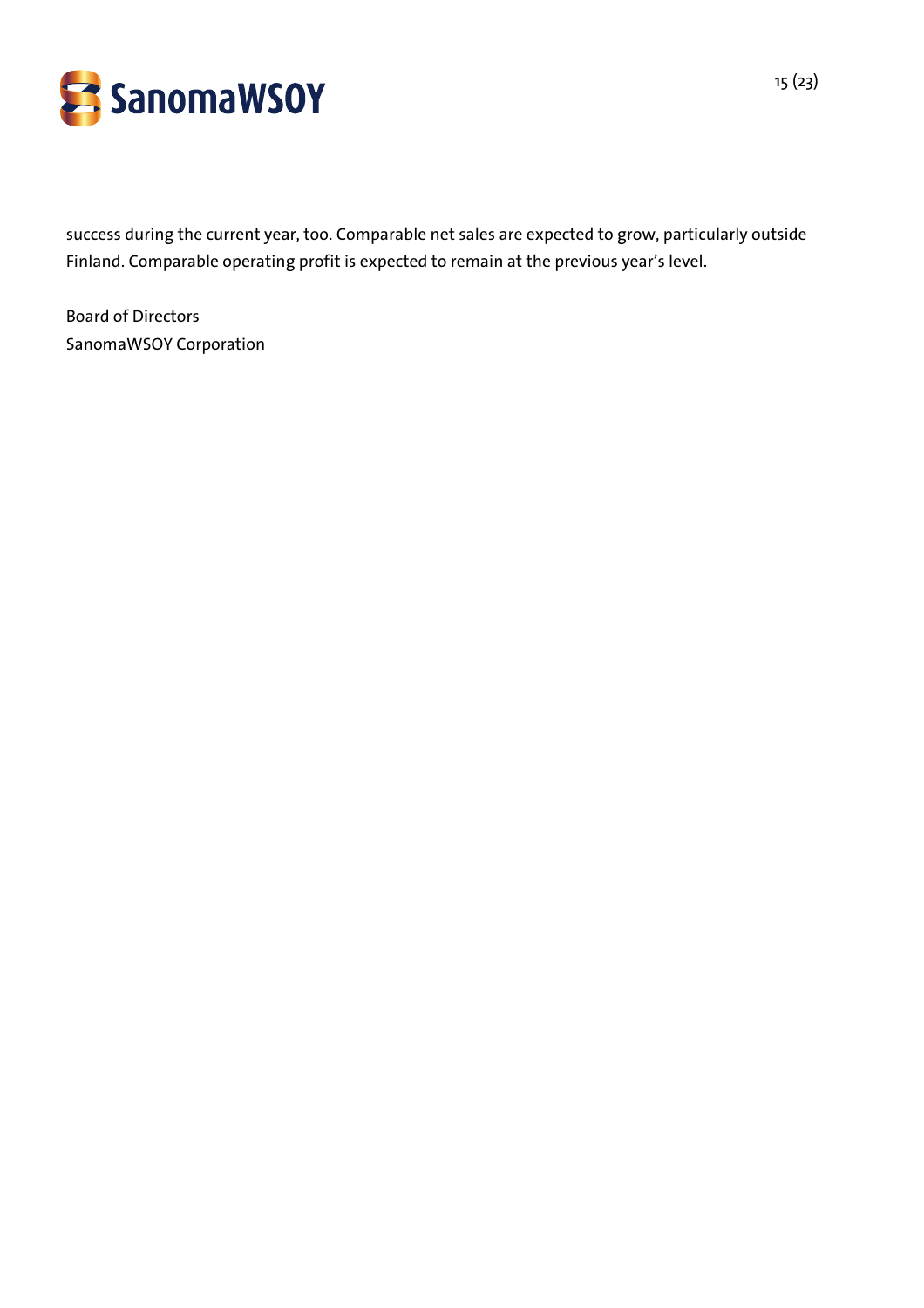

# INTERIM REPORT TABLES

Figures are unaudited.

## **GROUP INCOME STATEMENT**

| <b>EUR million</b>                      | 1-9/2005 | 1-9/2004 | Change,% | 1-12/2004 |
|-----------------------------------------|----------|----------|----------|-----------|
|                                         |          |          |          |           |
| <b>NET SALES</b>                        | 1,887.3  | 1,763.8  | 7.0      | 2,491.1   |
| Other operating income                  | 55.0     | 51.1     | 7.7      | 81.7      |
| Materials and services                  | 840.4    | 804.3    | 4.5      | 1,133.4   |
| Personnel expenses                      | 427.5    | 399.7    | 7.0      | 554.2     |
| Other operating expenses                | 361.6    | 331.3    | 9.1      | 466.2     |
| Depreciation and impairment losses      | 91.2     | 88.2     | 3.4      | 125.0     |
| <b>OPERATING PROFIT</b>                 | 221.6    | 191.4    | 15.8     | 294.0     |
|                                         |          |          |          |           |
| Share of result of associated companies | 9.0      | 5.3      | 69.3     | 6.5       |
| <b>Financial items</b>                  | $-19.3$  | $-13.8$  | 40.1     | $-28.9$   |
| <b>RESULT BEFORE TAXES</b>              | 211.3    | 182.9    | 15.5     | 271.6     |
| Income tax                              | $-56.5$  | -53.4    | 5.7      | $-67.8$   |
| <b>RESULT FOR THE PERIOD (TOTAL)</b>    | 154.8    | 129.5    | 19.6     | 203.8     |
| Minority interests                      | $-1.9$   | $-1.0$   | 94.1     | $-3.8$    |
| <b>NET RESULT FOR THE PERIOD</b>        | 152.9    | 128.5    | 19.0     | 200.0     |
|                                         |          |          |          |           |

| <b>GROUP BALANCE SHEET</b>       |           |           |          |            |
|----------------------------------|-----------|-----------|----------|------------|
| <b>EUR million</b>               | 30.9.2005 | 30.9.2004 | Change,% | 31.12.2004 |
| <b>ASSETS</b>                    |           |           |          |            |
| <b>NON-CURRENT ASSETS</b>        |           |           |          |            |
| Tangible assets                  | 553.4     | 490.5     | 12.8     | 496.7      |
| Investment property              | 13.4      | 40.4      | -66.7    | 32.1       |
| Goodwill                         | 1,318.1   | 1,088.3   | 21.1     | 1,246.6    |
| Other intangible assets          | 292.2     | 142.6     | 104.9    | 190.2      |
| Interest in associated companies | 68.5      | 62.3      | 10.0     | 58.5       |
| Investments                      | 22.8      | 36.6      | $-37.8$  | 21.2       |
| Deferred tax receivables         | 58.8      | 59.4      | $-1.1$   | 61.4       |
| Receivables                      | 44.3      | 54.2      | $-18.3$  | 49.7       |
| <b>NON-CURRENT ASSETS, TOTAL</b> | 2,371.5   | 1,974.3   | 20.1     | 2,156.3    |
| <b>CURRENT ASSETS</b>            |           |           |          |            |
| Inventories                      | 148.0     | 109.9     | 34.6     | 144.2      |
| <b>Receivables</b>               | 339.7     | 291.3     | 16.6     | 303.0      |
| Liquidities                      | 60.7      | 74.5      | $-18.6$  | 85.8       |
| <b>CURRENT ASSETS, TOTAL</b>     | 548.3     | 475.8     | 15.2     | 532.9      |
|                                  |           |           |          |            |
| <b>ASSETS, TOTAL</b>             | 2,919.8   | 2,450.1   | 19.2     | 2,689.2    |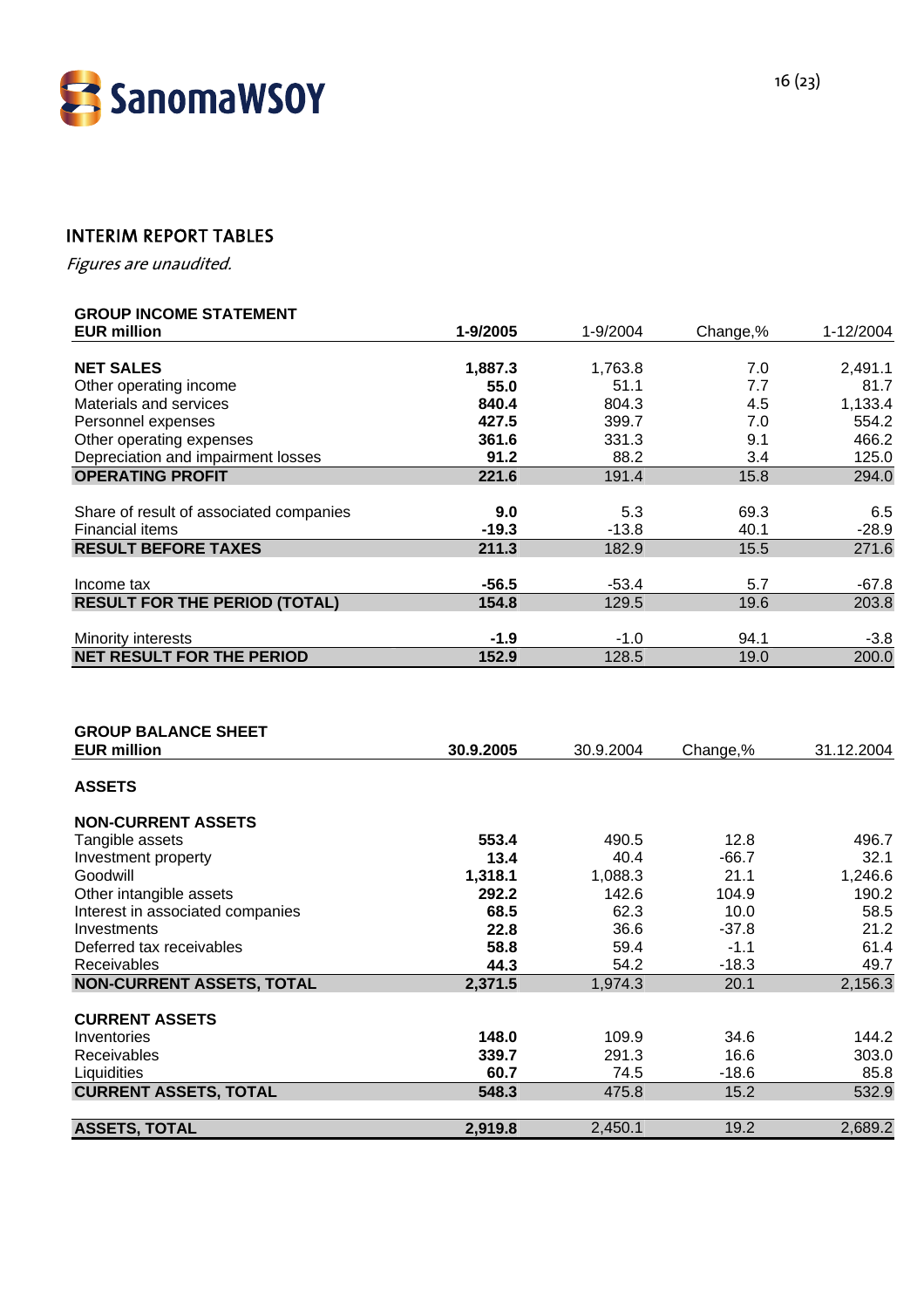

## **EQUITY AND LIABILITIES**

| <b>EQUITY</b>                        |         |         |         |         |
|--------------------------------------|---------|---------|---------|---------|
| Share capital                        | 67.0    | 65.8    | 1.7     | 65.8    |
| Other equity                         | 976.8   | 830.9   | 17.6    | 904.9   |
|                                      | 1,043.8 | 896.8   | 16.4    | 970.7   |
| Minority interest                    | 13.9    | 14.1    | $-1.0$  | 15.3    |
| <b>EQUITY, TOTAL</b>                 | 1,057.7 | 910.8   | 16.1    | 986.0   |
| <b>LONG-TERM LIABILITIES</b>         |         |         |         |         |
| Deferred tax liabilities             | 96.1    | 60.9    | 57.9    | 81.4    |
| <b>Pension liabilities</b>           | 62.1    | 46.6    | 33.3    | 59.6    |
| Provisions                           | 18.0    | 14.0    | 27.9    | 15.4    |
| Interest-bearing liabilities         | 217.3   | 364.6   | $-40.4$ | 382.5   |
| Other liabilities                    | 24.7    | 23.7    | 4.0     | 23.4    |
| <b>CURRENT LIABILITIES</b>           |         |         |         |         |
| Provisions                           | 12.1    | 11.4    | 5.7     | 12.9    |
| Interest-bearing liabilities         | 795.9   | 427.4   | 86.2    | 512.3   |
| Other liabilities                    | 636.0   | 590.7   | 7.7     | 615.7   |
| <b>LIABILITIES, TOTAL</b>            | 1,862.1 | 1,539.3 | 21.0    | 1,703.2 |
| <b>EQUITY AND LIABILITIES, TOTAL</b> | 2,919.8 | 2,450.1 | 19.2    | 2,689.2 |

| <b>GROUP CASH FLOW STATEMENT</b>                |          |          |          |           |
|-------------------------------------------------|----------|----------|----------|-----------|
| <b>EUR million</b>                              | 1-9/2005 | 1-9/2004 | Change,% | 1-12/2004 |
|                                                 |          |          |          |           |
| Operating profit                                | 221.6    | 191.4    | 15.8     | 294.0     |
| Adjustments to operating profit                 | 34.2     | 47.5     | $-28.0$  | 56.1      |
| Change in working capital                       | $-45.2$  | $-46.1$  | $-2.1$   | 10.9      |
| Financial items and taxes                       | $-71.9$  | $-64.7$  | 11.1     | $-124.5$  |
| Cash flow from operations                       | 138.8    | 128.0    | 8.4      | 236.5     |
|                                                 |          |          |          |           |
| Cash flow from investments                      | $-145.1$ | 5.9      |          | -55.4     |
| Cash flow before financing                      | $-6.3$   | 133.9    |          | 181.1     |
|                                                 |          |          |          |           |
| Cash flow from financing                        | $-18.6$  | $-196.2$ | $-90.5$  | $-231.9$  |
|                                                 |          |          |          |           |
| <b>CHANGE IN LIQUIDITIES ACCORDING TO</b>       |          |          |          |           |
| THE CASH FLOW STATEMENT                         | $-25.0$  | $-62.2$  | $-59.9$  | $-50.8$   |
| Exchange rate differences under liquidities     | $-0.1$   | 8.0      |          | 7.8       |
| Net increase (+)/decrease (-) in liquidities    | $-25.1$  | $-54.2$  | $-53.7$  | $-43.0$   |
|                                                 |          |          |          |           |
| Liquidities according to the balance sheet at 1 |          |          |          |           |
| Jan.                                            | 85.8     | 128.8    | $-33.4$  | 128.8     |
| Liquidities according to the balance sheet at   |          |          |          |           |
| 30 Sept. / 31 Dec.                              | 60.7     | 74.5     | $-18.6$  | 85.8      |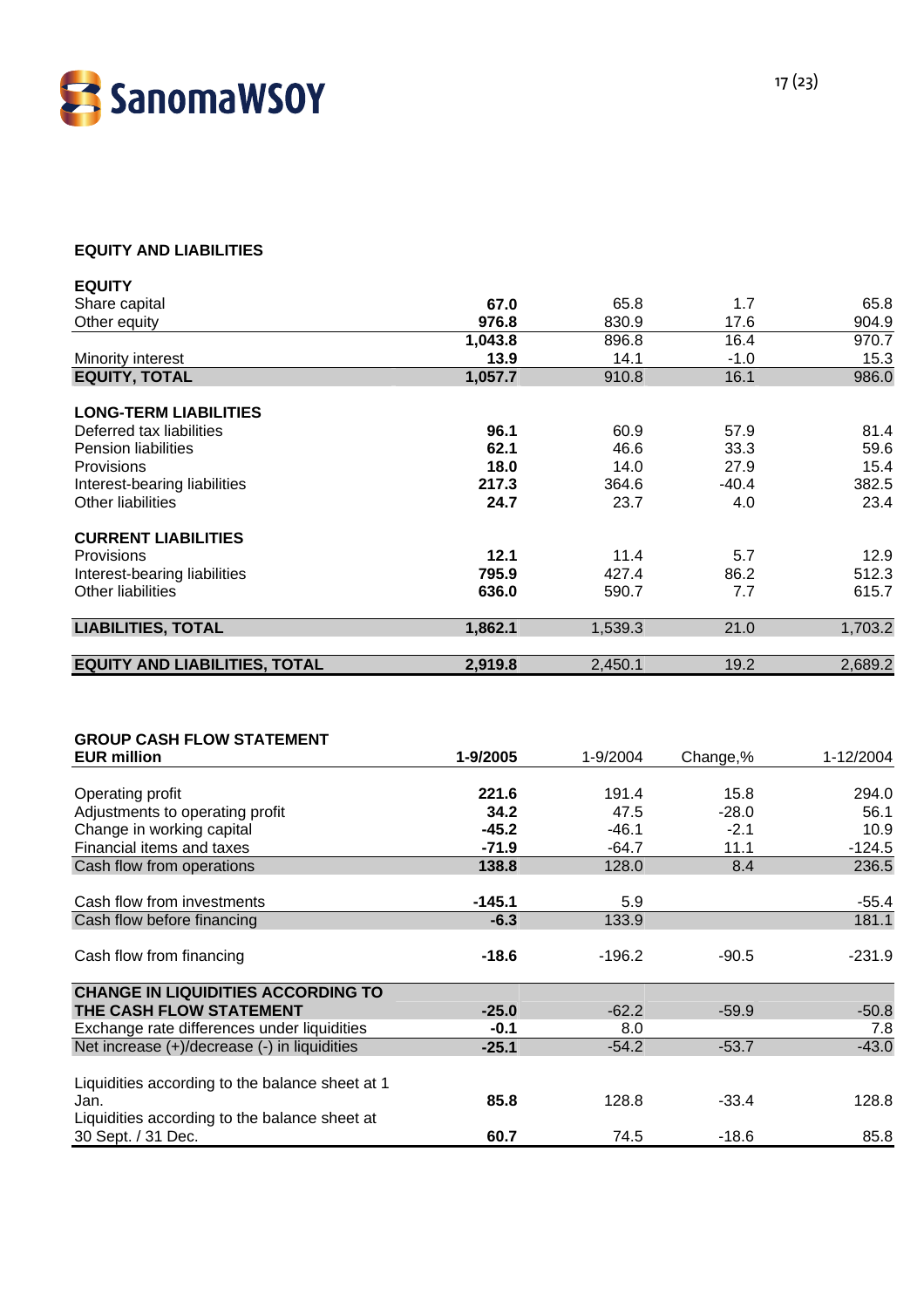

#### **CHANGES IN EQUITY**

| <b>EUR million</b>                                       |          |          | <b>SHARE</b><br><b>CAPITAL</b> |          | <b>OTHER</b><br><b>EQUITY</b> |          | <b>MINORITY</b><br><b>INTEREST</b> | <b>TOTAL</b> |
|----------------------------------------------------------|----------|----------|--------------------------------|----------|-------------------------------|----------|------------------------------------|--------------|
|                                                          |          |          |                                |          |                               |          |                                    |              |
| <b>EQUITY 1.1.2004</b>                                   |          |          | 68.9                           |          | 847.1                         |          | 11.7                               | 927.7        |
| Granted options / expenses                               |          |          |                                |          | 2.3                           |          |                                    | 2.3          |
| Change in translation differences                        |          |          |                                |          | 3.3                           |          | 0.0                                | 3.3          |
| Profit for the period<br><b>Dividends</b>                |          |          |                                |          | 128.5                         |          | 1.0                                | 129.5        |
| Invalidation of shares                                   |          |          | $-3.1$                         |          | $-153.1$<br>3.1               |          | $-1.3$                             | $-154.4$     |
| Change in minority interests                             |          |          |                                |          |                               |          | 2.7                                | 2.7          |
| Other changes                                            |          |          |                                |          | $-0.2$                        |          |                                    | $-0.2$       |
| <b>EQUITY 30.9.2004</b>                                  |          |          | 65.8                           |          | 830.9                         |          | 14.1                               | 910.8        |
|                                                          |          |          |                                |          |                               |          |                                    |              |
| <b>EQUITY 31.12.2004</b>                                 |          |          | 65.8                           |          | 904.9                         |          | 15.3                               | 986.0        |
| Impact of implementing IAS 32 and IAS 39,<br>derivatives |          |          |                                |          | $-1.2$                        |          |                                    | $-1.2$       |
| Impact of implementing IAS 32 and IAS 39,                |          |          |                                |          |                               |          |                                    |              |
| convertible capital note                                 |          |          |                                |          | $-0.9$                        |          |                                    | $-0.9$       |
|                                                          |          |          |                                |          |                               |          |                                    |              |
| EQUITY 1.1.2005, ADJUSTED                                |          |          | 65.8                           |          | 902.8                         |          | 15.3                               | 983.9        |
| Conversion of capital notes                              |          |          | 1.1                            |          | 40.3                          |          |                                    | 41.4         |
| Granted options / expenses                               |          |          |                                |          | 3.6                           |          |                                    | 3.6          |
| Change in translation differences                        |          |          |                                |          | $-0.3$                        |          | 0.1                                | $-0.1$       |
| Profit for the period                                    |          |          |                                |          | 152.9                         |          | 1.9                                | 154.8        |
| <b>Dividends</b>                                         |          |          |                                |          | $-122.5$                      |          | $-0.1$                             | $-122.6$     |
| Change in minority interests                             |          |          |                                |          |                               |          | $-3.3$                             | $-3.3$       |
| Other changes                                            |          |          |                                |          | $-0.1$                        |          |                                    | $-0.1$       |
| <b>EQUITY 30.9.2005</b>                                  |          |          | 67.0                           |          | 976.8                         |          | 13.9                               | 1,057.7      |
|                                                          |          |          |                                |          |                               |          |                                    |              |
| <b>NET SALES BY BUSINESS</b>                             |          |          |                                |          |                               |          |                                    |              |
|                                                          | $1 - 31$ | $4 - 6/$ | $7 - 9/$                       | $1 - 3/$ | $4 - 6/$                      | $7 - 9/$ | $10 - 12/$                         | $1 - 12/$    |
| <b>EUR million</b>                                       | 2005     | 2005     | 2005                           | 2004     | 2004                          | 2004     | 2004                               | 2004         |
| <b>SANOMA MAGAZINES</b>                                  |          |          |                                |          |                               |          |                                    |              |
| Sanoma Uitgevers                                         | 117.8    | 134.7    | 123.4                          | 119.3    | 130.3                         | 125.3    | 153.9                              | 528.8        |
| Sanoma Magazines                                         |          |          |                                |          |                               |          |                                    |              |
| International                                            | 39.7     | 53.1     | 50.8                           | 31.6     | 36.0                          | 31.9     | 38.8                               | 138.3        |
| Sanoma Magazines Belgium                                 | 47.3     | 46.0     | 43.1                           | 47.5     | 49.6                          | 44.5     | 44.4                               | 186.0        |
| Sanoma Magazines Finland                                 | 41.4     | 46.5     | 43.9                           | 43.1     | 43.0                          | 40.9     | 47.8                               | 174.8        |
| Aldipress                                                | 28.0     | 29.8     | 29.0                           | 26.2     | 28.7                          | 29.6     | 31.2                               | 115.7        |
| Eliminations                                             | $-14.7$  | $-14.3$  | $-15.2$                        | $-14.1$  | $-14.8$                       | $-16.4$  | $-14.5$                            | $-59.8$      |
| <b>TOTAL</b>                                             | 259.5    | 295.8    | 275.0                          | 253.7    | 272.6                         | 255.8    | 301.7                              | 1,083.7      |
|                                                          |          |          |                                |          |                               |          |                                    |              |
| <b>SANOMA</b>                                            |          |          |                                |          |                               |          |                                    |              |
| Helsingin Sanomat                                        | 64.6     | 66.2     | 61.6                           | 63.1     | 63.0                          | 60.3     | 68.0                               | 254.4        |
| Ilta-Sanomat                                             | 22.1     | 24.2     | 24.5                           | 22.1     | 24.9                          | 24.2     | 23.9                               | 95.2         |
| Sanoma Lehtimedia                                        | 11.7     | 12.7     | 11.3                           | 11.2     | 12.2                          | 11.3     | 13.1                               | 47.9         |
| Others                                                   | 42.2     | 44.1     | 42.0                           | 35.0     | 36.8                          | 36.4     | 39.6                               | 147.7        |
| Eliminations                                             | $-32.0$  | $-32.8$  | $-31.6$                        | $-27.3$  | $-27.3$                       | $-26.8$  | $-28.7$                            | $-110.0$     |
| <b>TOTAL</b>                                             | 108.6    | 114.4    | 107.8                          | 104.1    | 109.6                         | 105.5    | 116.0                              | 435.2        |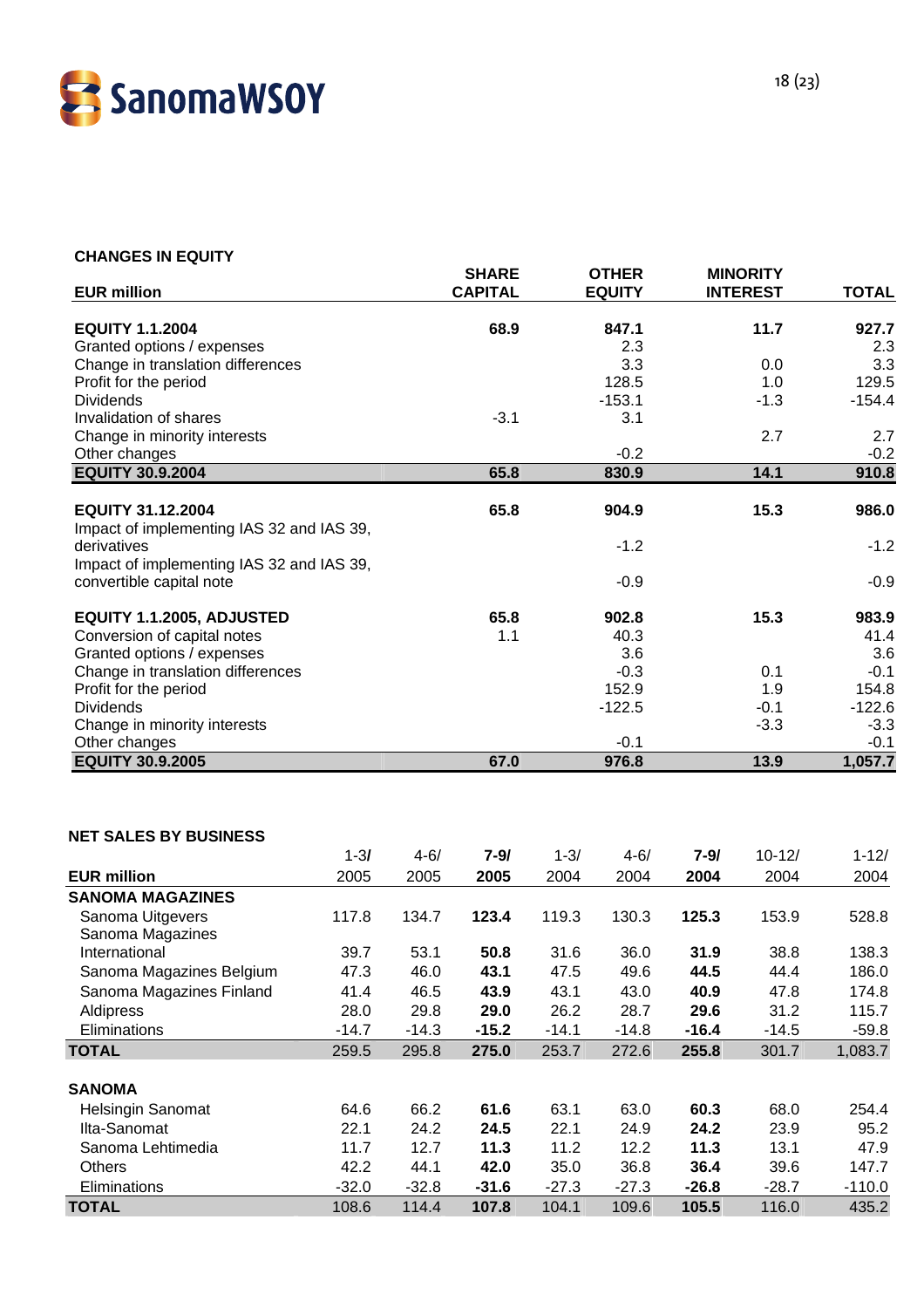

| <b>WSOY</b>               |         |         |         |         |         |         |         |         |
|---------------------------|---------|---------|---------|---------|---------|---------|---------|---------|
| Educational publishing *) | 12.8    | 61.3    | 47.8    | 4.0     | 18.8    | 12.8    | 53.4    | 89.0    |
| Publishing                | 23.4    | 19.9    | 16.2    | 27.6    | 15.0    | 18.4    | 28.6    | 89.7    |
| Printing                  | 13.9    | 13.7    | 13.3    | 15.2    | 13.6    | 14.6    | 15.6    | 59.0    |
| <b>Diaries</b>            | 0.8     | 2.4     | 12.7    | 1.3     | 2.2     | 11.8    | 15.0    | 30.3    |
| <b>Others</b>             | 1.3     | 1.3     | 1.4     | 1.2     | 1.2     | 1.3     | 1.4     | 5.1     |
| Eliminations              | $-3.9$  | $-4.7$  | $-4.3$  | $-6.6$  | $-2.2$  | $-5.5$  | $-4.9$  | $-19.1$ |
| <b>TOTAL</b>              | 48.3    | 93.9    | 87.0    | 42.8    | 48.6    | 53.4    | 109.1   | 253.9   |
|                           |         |         |         |         |         |         |         |         |
| <b>SWELCOM</b>            |         |         |         |         |         |         |         |         |
| Nelonen                   | 17.2    | 18.9    | 13.9    | 15.9    | 18.2    | 13.2    | 20.2    | 67.6    |
| Others                    | 13.0    | 12.6    | 12.9    | 13.6    | 12.3    | 12.4    | 13.0    | 51.2    |
| Eliminations              | $-0.4$  | $-0.3$  | $-0.4$  | $-0.3$  | $-0.3$  | $-0.3$  | $-0.3$  | $-1.3$  |
| <b>TOTAL</b>              | 29.8    | 31.1    | 26.3    | 29.2    | 30.1    | 25.4    | 32.8    | 117.5   |
| <b>RAUTAKIRJA</b>         |         |         |         |         |         |         |         |         |
| Kiosk operations          | 81.9    | 86.7    | 85.6    | 81.7    | 88.5    | 89.5    | 92.5    | 352.3   |
| Press distribution        | 22.7    | 24.4    | 25.6    | 19.0    | 20.6    | 19.9    | 20.0    | 79.5    |
| <b>Bookstores</b>         | 27.9    | 22.6    | 35.8    | 27.6    | 20.8    | 34.0    | 47.3    | 129.7   |
| Entertainment             | 16.2    | 13.7    | 14.1    | 14.5    | 11.6    | 13.9    | 16.8    | 56.8    |
| <b>Others</b>             | 2.5     | 0.0     | 0.0     | 12.2    | 14.2    | 14.6    | 11.8    | 52.8    |
| Eliminations              | $-2.6$  | $-2.9$  | $-2.5$  | $-2.7$  | $-3.0$  | $-2.6$  | $-3.0$  | $-11.3$ |
| <b>TOTAL</b>              | 148.6   | 144.5   | 158.5   | 152.4   | 152.6   | 169.2   | 185.5   | 659.7   |
| Other companies and       |         |         |         |         |         |         |         |         |
| eliminations              | $-12.5$ | $-12.2$ | $-17.0$ | $-13.6$ | $-12.0$ | $-15.6$ | $-17.8$ | $-59.0$ |
| <b>TOTAL</b>              | 582.1   | 667.5   | 637.7   | 568.6   | 601.5   | 593.7   | 727.3   | 2,491.1 |

\*) In 2004 Malmberg's figures were consolidated with WSOY retrospectively as of 15 July in the fourth quarter

#### **OPERATING PROFIT BY DIVISION**

| 2004<br>2004<br>2004<br>2004<br>2004                      |      | $4 - 6/$ | $1 - 3/$ |                     |
|-----------------------------------------------------------|------|----------|----------|---------------------|
|                                                           | 2005 | 2005     | 2005     | <b>EUR million</b>  |
| 137.1<br>23.9<br>44.6<br>26.1<br>42.4<br>40.3<br>23.9     |      |          | 25.5     | Sanoma Magazines    |
| 11.3<br>13.2<br>22.5<br>16.6<br>70.8<br>23.9<br>16.4      |      |          | 13.9     | Sanoma              |
| 12.9<br>28.1<br>5.7<br>29.1<br>30.1<br>9.4<br>1.1         |      |          | $-7.1$   | <b>WSOY</b>         |
| 2.1<br>3.8<br>0.9<br>3.4<br>9.6<br>1.0<br>1.5             |      |          | 2.7      | SWelcom             |
| 47.2<br>7.0<br>18.4<br>8.5<br>4.0<br>10.3<br>13.3         |      |          | 13.8     | Rautakirja          |
|                                                           |      |          |          | Other companies and |
| $-1.3$<br>2.7<br>$-1.9$<br>$-0.7$<br>$-0.4$<br>0.3<br>1.8 |      |          | 0.0      | eliminations        |
| 294.0<br>89.2<br>45.1<br>73.5<br>102.7<br>72.8<br>83.5    |      |          | 48.9     | <b>TOTAL</b>        |
|                                                           |      |          |          |                     |

\*) In 2004 Malmberg's figures were consolidated with WSOY retrospectively as of 15 July in the fourth quarter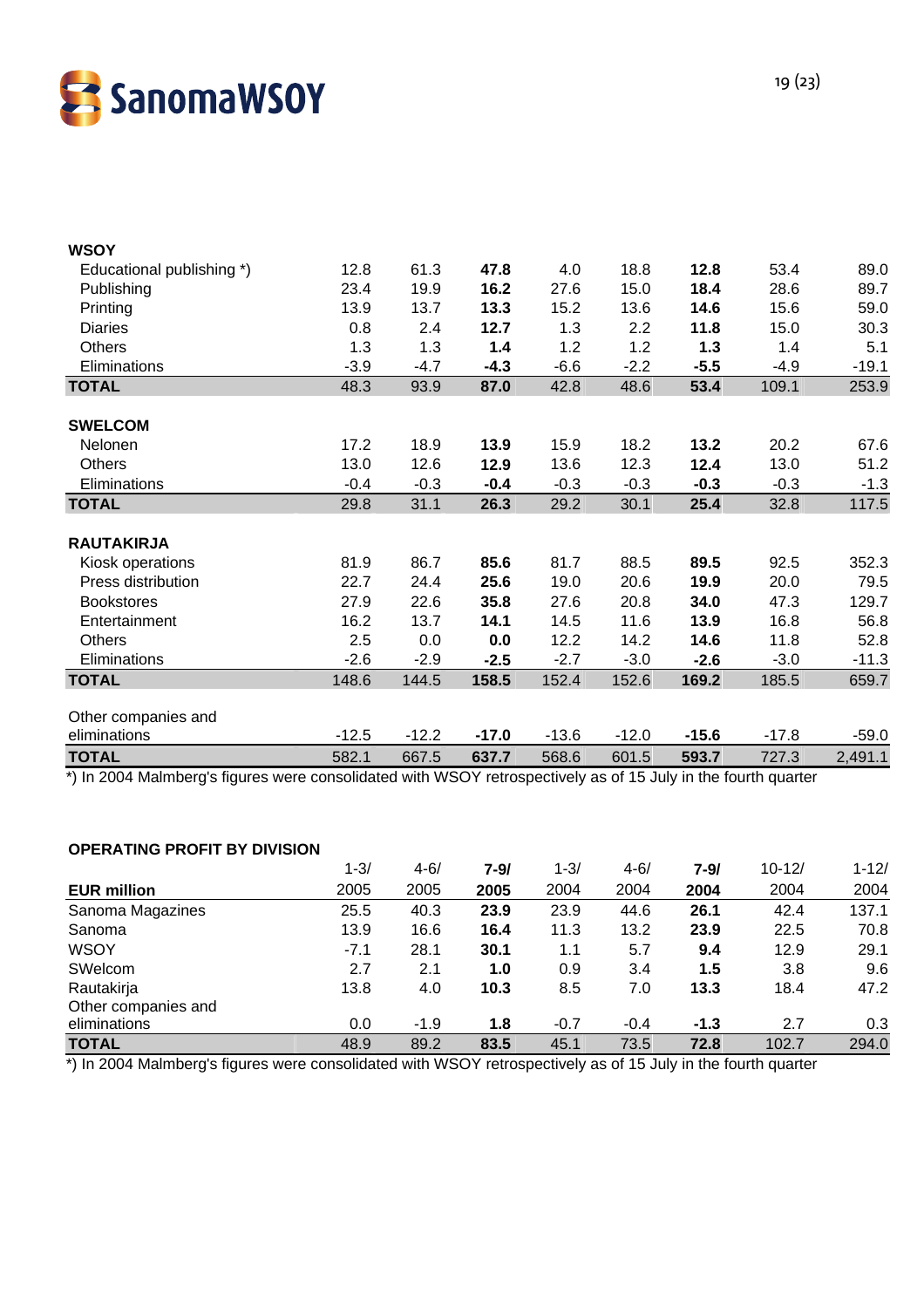

| <b>CONTINGENT LIABILITIES</b>                                          |           |           |          |            |
|------------------------------------------------------------------------|-----------|-----------|----------|------------|
| <b>EUR million</b>                                                     | 30.9.2005 | 30.9.2004 | Change,% | 31.12.2004 |
| <b>CONTINGENCIES FOR OWN</b>                                           |           |           |          |            |
| <b>COMMITMENTS</b>                                                     |           |           |          |            |
| Mortgages                                                              | 5.0       | 30.0      | $-83.4$  | 7.7        |
| Pledges                                                                | 15.4      | 13.3      | 16.0     | 15.2       |
| Others                                                                 | 0.1       | 0.7       | $-92.1$  | 0.3        |
| <b>TOTAL</b>                                                           | 20.5      | 44.0      | $-53.5$  | 23.2       |
| <b>CONTINGENCIES GIVEN ON BEHALF OF</b><br><b>ASSOCIATED COMPANIES</b> |           |           |          |            |
| Guarantees                                                             | 7.9       | 15.7      | $-49.5$  | 15.4       |
| <b>CONTINGENCIES GIVEN ON BEHALF OF</b><br><b>OTHER COMPANIES</b>      |           |           |          |            |
| Guarantees                                                             | 0.3       | 18.2      | $-98.6$  | 18.1       |
|                                                                        |           |           |          |            |
| <b>OPERATING LEASE LIABILITIES</b>                                     |           |           |          |            |
| Premises                                                               | 217.9     | 210.3     | 3.6      | 218.1      |
| <b>Others</b>                                                          | 42.8      | 43.5      | $-1.6$   | 48.0       |
| <b>TOTAL</b>                                                           | 260.6     | 253.8     | 2.7      | 266.1      |
| <b>OTHER LIABILITIES</b>                                               | 85.1      | 88.8      | $-4.2$   | 94.6       |
| <b>CONTINGENT LIABILITIES TOTAL</b>                                    | 374.4     | 420.6     | $-11.0$  | 417.4      |
|                                                                        |           |           |          |            |
| NOMINAL VALUE OF OPEN DERIVATIVE CONTRACTS                             |           |           |          |            |
| <b>EUR million</b>                                                     | 30.9.2005 | 30.9.2004 | Change,% | 31.12.2004 |
|                                                                        |           |           |          |            |
| <b>INTEREST RATE DERIVATIVES</b>                                       |           |           |          |            |
| Options<br>Purchased                                                   | 100.0     | 100.0     |          | 100.0      |
| Written                                                                | 54.8      | 54.8      |          | 54.8       |
| Interest rate swaps                                                    | 20.0      | 210.0     | $-90.5$  | 20.0       |
| <b>TOTAL</b>                                                           | 174.8     | 364.8     | $-52.1$  | 174.8      |
|                                                                        |           |           |          |            |
| <b>CURRENCY DERIVATIVES</b>                                            |           |           |          |            |
| Forward contracts<br>Options                                           | 4.7       | 5.8       | $-20.0$  | 13.5       |
| Purchased                                                              |           |           |          | 33.0       |
| Written                                                                |           |           |          | 33.0       |
| <b>TOTAL</b>                                                           | 4.7       | 5.8       | $-20.0$  | 79.6       |
| <b>TOTAL</b>                                                           | 179.4     | 370.6     | $-51.6$  | 254.3      |
|                                                                        |           |           |          |            |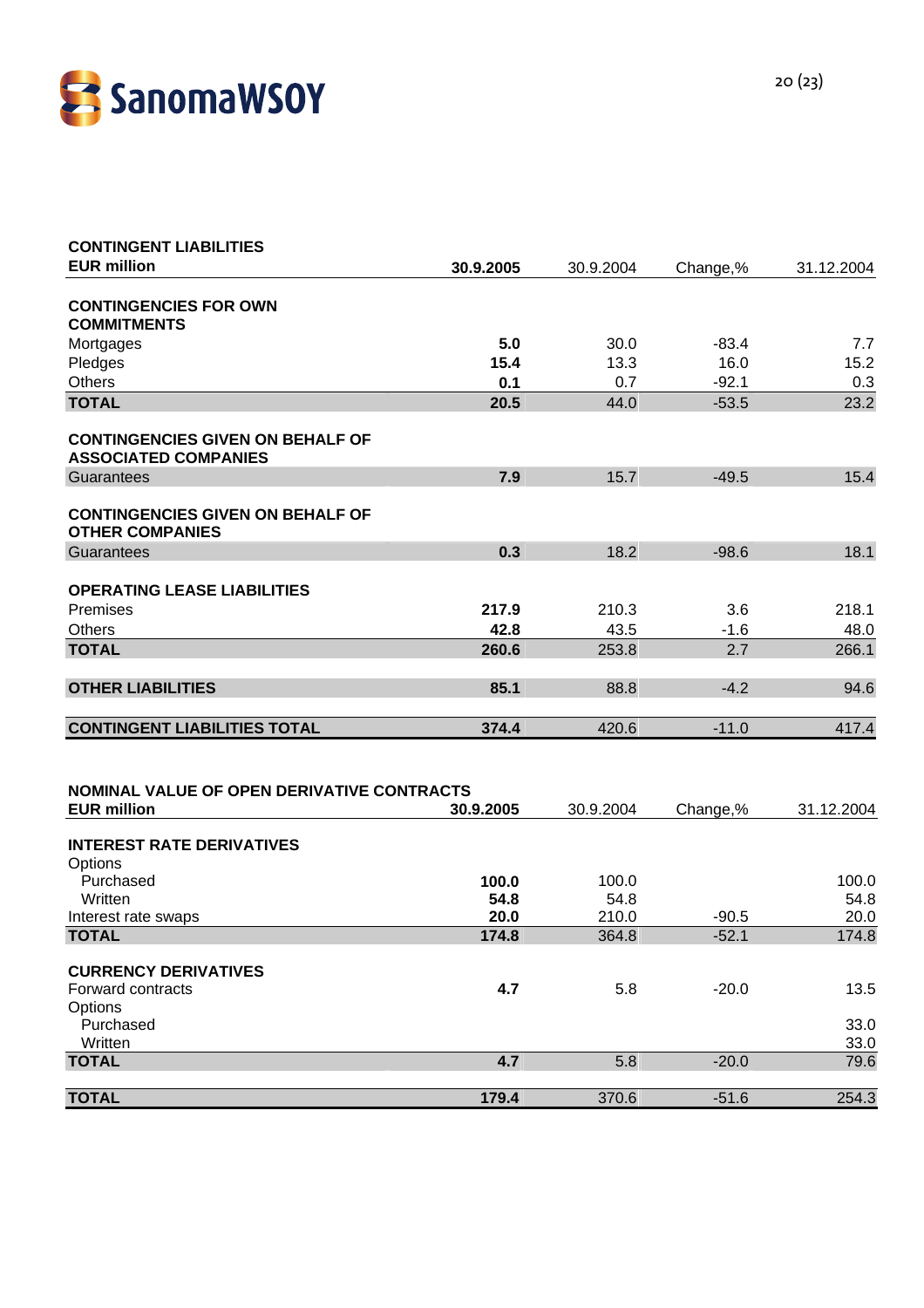

| <b>MARKET VALUE OF OPEN DERIVATIVE CONTRACTS</b><br><b>EUR million</b> | 30.9.2005 | 30.9.2004 | Change,% | 31.12.2004 |
|------------------------------------------------------------------------|-----------|-----------|----------|------------|
|                                                                        |           |           |          |            |
| <b>INTEREST RATE DERIVATIVES</b>                                       |           |           |          |            |
| Options                                                                |           |           |          |            |
| Purchased                                                              | 0.0       | 0.2       | $-99.9$  | 0.1        |
| Written                                                                | $-0.4$    | $-0.5$    | $-18.3$  | $-0.6$     |
| Interest rate swaps                                                    | $-0.1$    | $-0.2$    | $-78.3$  | $-0.1$     |
| <b>TOTAL</b>                                                           | $-0.5$    | $-0.6$    | $-12.3$  | $-0.6$     |
| <b>CURRENCY DERIVATIVES</b>                                            |           |           |          |            |
| Forward contracts                                                      | $-0.0$    | 0.1       |          | 0.1        |
| Options                                                                |           |           |          |            |
| Purchased                                                              |           |           |          | 0.0        |
| Written                                                                |           |           |          | $-1.0$     |
| <b>TOTAL</b>                                                           | $-0.0$    | 0.1       |          | $-0.9$     |
|                                                                        |           |           |          |            |
| <b>TOTAL</b>                                                           | $-0.5$    | $-0.5$    | 1.1      | $-1.5$     |

Derivative contracts have been recorded to balance sheet as per 1.1.2005. Comparative data 2004 has been presented according to FAS principles.

#### **GROUP INCOME STATEMENT BY QUARTER**

|                               | $1 - 3/$ | $4 - 6/$ | 7-9/    | $1 - 3/$ | $4 - 6/$ | 7-9/    | $10 - 12/$ | $1 - 12/$ |
|-------------------------------|----------|----------|---------|----------|----------|---------|------------|-----------|
| <b>EUR million</b>            | 2005     | 2005     | 2005    | 2004     | 2004     | 2004    | 2004       | 2004      |
|                               |          |          |         |          |          |         |            |           |
| <b>NET SALES</b>              | 582.1    | 667.5    | 637.7   | 568.6    | 601.5    | 593.7   | 727.3      | 2,491.1   |
| Other operating income        | 14.5     | 12.5     | 28.1    | 14.9     | 16.7     | 19.5    | 30.6       | 81.7      |
| Materials and services        | 263.6    | 284.7    | 292.2   | 256.4    | 267.2    | 280.7   | 329.2      | 1,133.4   |
| Personnel expenses            | 143.0    | 147.3    | 137.2   | 135.9    | 137.4    | 126.3   | 154.5      | 554.2     |
| Other operating expenses      | 111.7    | 125.8    | 124.1   | 115.4    | 109.8    | 106.1   | 134.8      | 466.2     |
| Depreciation and impairment   |          |          |         |          |          |         |            |           |
| losses                        | 29.4     | 33.0     | 28.8    | 30.7     | 30.2     | 27.3    | 36.8       | 125.0     |
| <b>OPERATING PROFIT</b>       | 48.9     | 89.2     | 83.5    | 45.1     | 73.5     | 72.8    | 102.7      | 294.0     |
|                               |          |          |         |          |          |         |            |           |
| Share of result of associated |          |          |         |          |          |         |            |           |
| companies                     | 3.3      | 2.5      | 3.2     | 1.6      | 2.8      | 0.9     | 1.2        | 6.5       |
| <b>Financial items</b>        | $-6.1$   | $-8.6$   | $-4.6$  | $-0.6$   | $-5.2$   | $-8.0$  | $-15.1$    | $-28.9$   |
| <b>RESULT BEFORE TAXES</b>    | 46.0     | 83.1     | 82.2    | 46.2     | 71.0     | 65.7    | 88.7       | 271.6     |
|                               |          |          |         |          |          |         |            |           |
| Income tax                    | $-12.0$  | $-28.7$  | $-15.8$ | $-19.8$  | $-13.6$  | $-20.1$ | $-14.4$    | $-67.8$   |
| <b>RESULT FOR THE PERIOD</b>  |          |          |         |          |          |         |            |           |
| (TOTAL)                       | 34.0     | 54.4     | 66.4    | 26.4     | 57.4     | 45.7    | 74.3       | 203.8     |
|                               |          |          |         |          |          |         |            |           |
| Minority interests            | 0.4      | $-2.2$   | $-0.1$  | 0.0      | $-0.9$   | $-0.1$  | $-2.8$     | $-3.8$    |
| <b>NET RESULT FOR THE</b>     |          |          |         |          |          |         |            |           |
| <b>PERIOD</b>                 | 34.4     | 52.2     | 66.3    | 26.4     | 56.5     | 45.6    | 71.5       | 200.0     |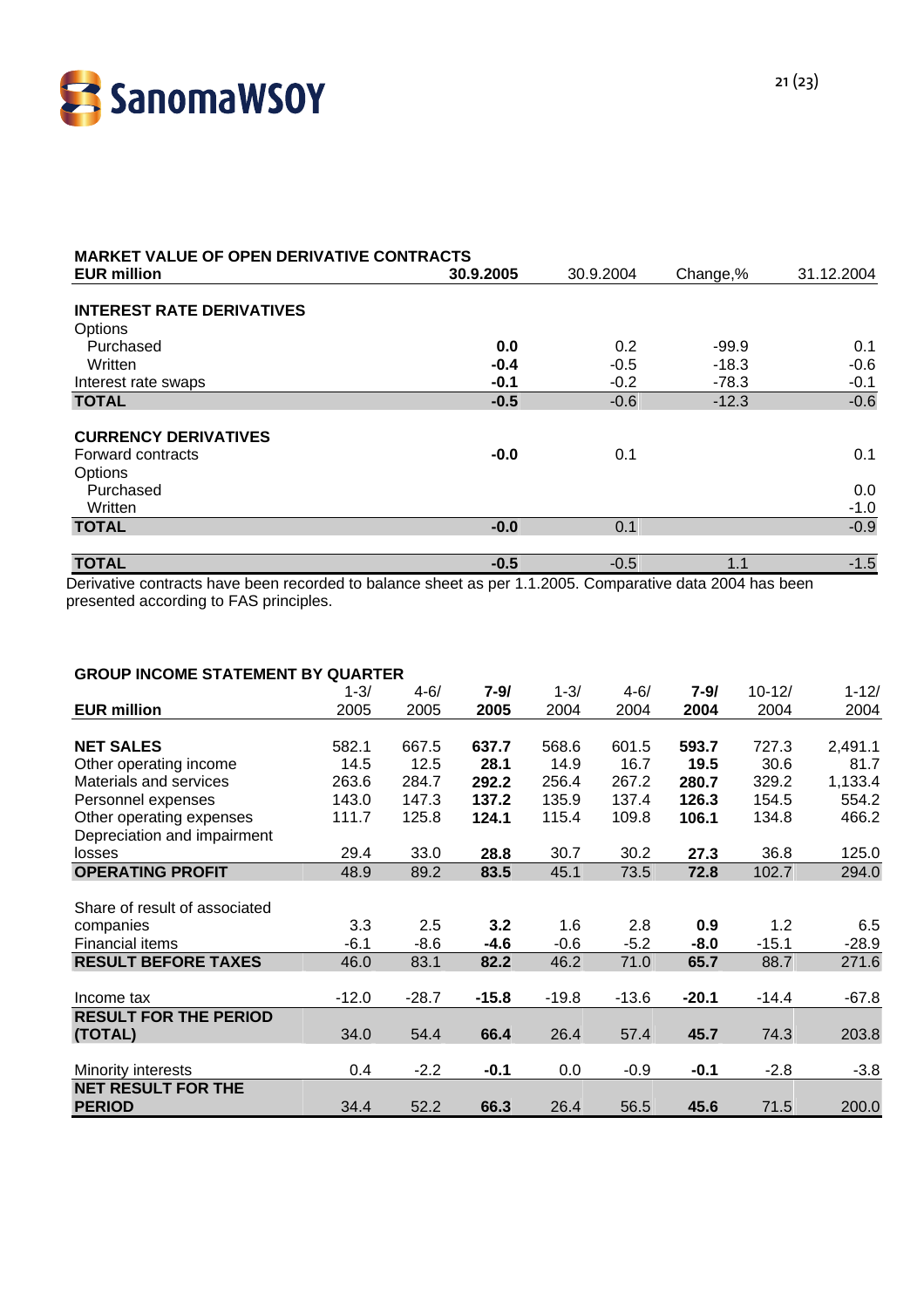

# **RECONCILIATION OF THE NET RESULT FOR THE PERIOD**

| <b>EUR million</b>                             | 1-9/2004 | 1-12/2004 |
|------------------------------------------------|----------|-----------|
| NET RESULT FOR THE PERIOD ACCORDING TO FAS     | 75.0     | 134.1     |
| <b>IMPACTS OF THE TRANSITION TO IFRS</b>       |          |           |
| Amortisation of goodwill and intangible assets | 57.3     | 82.1      |
| <b>Pensions</b>                                | $-1.8$   | $-6.9$    |
| Deferred taxes                                 | 3.1      | 5.1       |
| Stock options                                  | $-2.3$   | $-3.2$    |
| Valuation of inventories                       | 2.2      | $-3.9$    |
| Connection fees                                | $-1.4$   | $-1.9$    |
| Provisions                                     | $-1.5$   | $-1.9$    |
| Interest of equity loan                        | $-0.6$   | $-0.8$    |
| Finance leases                                 | $-0.3$   | $-0.4$    |
| Other adjustments                              | $-1.0$   | $-2.2$    |
| <b>ADJUSTMENTS TOTAL</b>                       | 53.5     | 65.9      |
| NET RESULT FOR THE PERIOD ACCORDING TO IFRS    | 128.5    | 200.0     |

#### **RECONCILIATION OF THE EQUITY**

| <b>EUR million</b>                             | 1.1.2004 | 30.9.2004 | 31.12.2004 |
|------------------------------------------------|----------|-----------|------------|
| <b>EQUITY ACCORDING TO FAS</b>                 | 1,102.9  | 1,014.8   | 1,075.2    |
| <b>IMPACTS OF THE TRANSITION TO IFRS</b>       |          |           |            |
| Capital notes                                  | $-169.6$ | $-155.6$  | $-155.8$   |
| Minority interests                             | 11.7     | 14.1      | 15.3       |
| Amortisation of goodwill and intangible assets |          | 57.3      | 82.1       |
| <b>Pensions</b>                                | $-14.5$  | $-16.4$   | $-21.5$    |
| Deferred taxes                                 | $-12.6$  | $-9.6$    | $-7.5$     |
| Valuation of inventories                       | 6.6      | 8.8       | 2.7        |
| Connection fees                                | $-7.7$   | $-9.2$    | $-9.7$     |
| Provisions                                     | 12.8     | 11.3      | 10.9       |
| Interest of equity loan                        | $-4.1$   | $-4.8$    | $-5.0$     |
| Finance leases                                 | 0.4      | 0.1       | 0.0        |
| Other adjustments                              | 1.8      | 0.0       | $-0.9$     |
| <b>ADJUSTMENTS TOTAL</b>                       | $-175.2$ | $-103.9$  | $-89.2$    |
| <b>EQUITY ACCORDING TO IFRS</b>                | 927.7    | 910.8     | 986.0      |